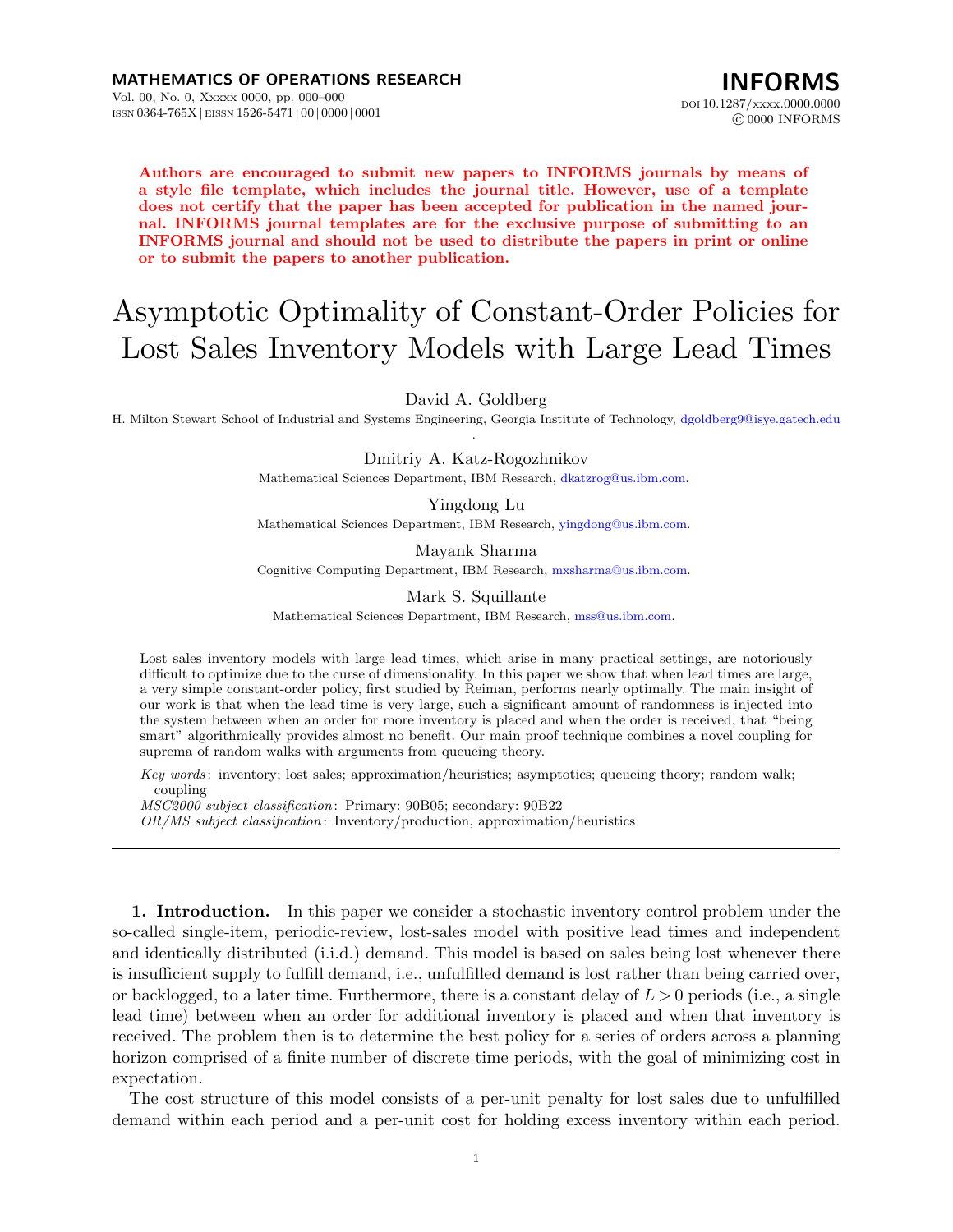Unlike the corresponding backorder inventory control problem when unfulfilled demand is fully backlogged from period to period, where the optimal policy is well known to be an order-up-to policy, the optimal order policy for the lost-sales inventory model is not known in general, and in fact remains poorly understood (cf. Bijvank and Vis [\[4\]](#page-18-0)).

Such periodic-review, lost-sales models have a long and rich history in the operations research, operations management and management science literature. Here we briefly review some of the most relevant literature, and refer the interested reader to the recent survey paper of Bijvank and Vis [[4](#page-18-0)] for a more comprehensive exposition. This class of inventory models was first introduced by Bellman et al. [[2](#page-18-1)]. Certain properties of the optimal policy were explored for the case of  $L = 1$ by Karlin and Scarf [[24\]](#page-19-0) and by Yaspan [\[40](#page-19-1)], where it was shown that the order-up-to policy is not optimal for the lost-sales inventory model. Morton [[31](#page-19-2)] extended this analysis to the case of general *L*. Other properties of the optimal policy, including various notions of convexity and monotonicity, were explored in Zipkin [\[44](#page-19-3), [43\]](#page-19-4) and Huh and Janakiraman [[18\]](#page-18-2). With respect to computation of the optimal policy, the primary approach taken in the literature is dynamic programming, combined with various heuristics to speed up computations (cf. Morton [\[32](#page-19-5)], Zipkin [[43\]](#page-19-4)). However, since the state-space of any such dynamic program grows exponentially in the lead time, such computations become extremely challenging even for lead times less than ten (cf. Zipkin [[43](#page-19-4)]). Namely, this family of techniques suffers from the curse of dimensionality as the lead time grows. Indeed, even for a lead time of four and geometrically distributed demand, Zipkin [\[43](#page-19-4)] reports that computing the optimal policy requires solving a dynamic program with 228*,* 581 states. This is not surprising because the problem at hand and several closely related problems are known to be NP-complete (cf. Halman et al. [\[17](#page-18-3)]).

The difficulty of computing optimal policies for the lost-sales model has led to a considerable body of work on heuristics. The computational performance and properties of various algorithms, including order-up-to policies, have been analyzed by numerous authors (cf. Gaver [[13\]](#page-18-4), Morse [[30\]](#page-19-6), Morton [\[32](#page-19-5)], Yaspan [\[41](#page-19-7)], Pressman [[35](#page-19-8)], Nahmias [[34\]](#page-19-9), Downs et al. [[9](#page-18-5)], Johansen [\[22](#page-19-10)], Janakiraman and Roundy [[21\]](#page-18-6), Johansen and Thorstenson [[23\]](#page-19-11), Bijvank and Vis [[3](#page-18-7)]). With respect to policies that have provable performance guarantees, the breakthrough work of Levi et al. [[25\]](#page-19-12) proved that a certain dual-balancing heuristic, inspired by previous results for other models (cf. Levi et al. [\[26](#page-19-13), [27](#page-19-14)]), yields a policy whose cost is always within a factor of two of optimal. Huh et al. [\[19](#page-18-8)] show that in a certain scaling regime, in which the ratio of the lost-sales penalty to the holding cost asymptotically tends to infinity, an order-up-to policy is asymptotically optimal; and a similar result has been recently derived by Lu et al. [[29](#page-19-15)]. Using a very different approach, Halman et al. provide an approximate dynamic programming algorithm that, combined with ideas from discrete convexity, yields a so-called fully polynomial-time approximation scheme for various related inventory control problems (cf. Halman et al. [[16,](#page-18-9) [17\]](#page-18-3)). These techniques were recently extended to lost-sales models with positive lead times (as considered in this paper) by Chen et al. [[6\]](#page-18-10), who provide a pseudopolynomial-time additive approximation algorithm. Namely, under a suitable encoding scheme, an algorithm is presented that, for any  $\epsilon > 0$ , returns a policy whose performance differs additively from that of the optimal policy by at most  $\epsilon$ , in time which is polynomial in  $\epsilon^{-1}$  if the overall encoding length of the problem is held fixed while  $\epsilon$  is varied, and otherwise is pseudo-polynomial in the overall encoding length (which grows with the lead time *L*); we refer the reader to Chen et al. [\[6\]](#page-18-10) for details. In a follow-up study (Chen et al. [[7](#page-18-11)]), the authors prove several interesting integrality results for these and related models.

The work closest to our own is that of Reiman [[36\]](#page-19-16), who studies a very simple policy for a certain continuous-review, lost-sales model with positive lead times and demand arriving as a Poisson process. In particular, the author analyzes an open-loop constant-order policy, which at time 0 selects an interval size  $\tau$  and simply orders a single unit of inventory every  $\tau$  time units. The author observes that this simple policy can be analyzed as a *D/M/*1 queue, and goes on to perform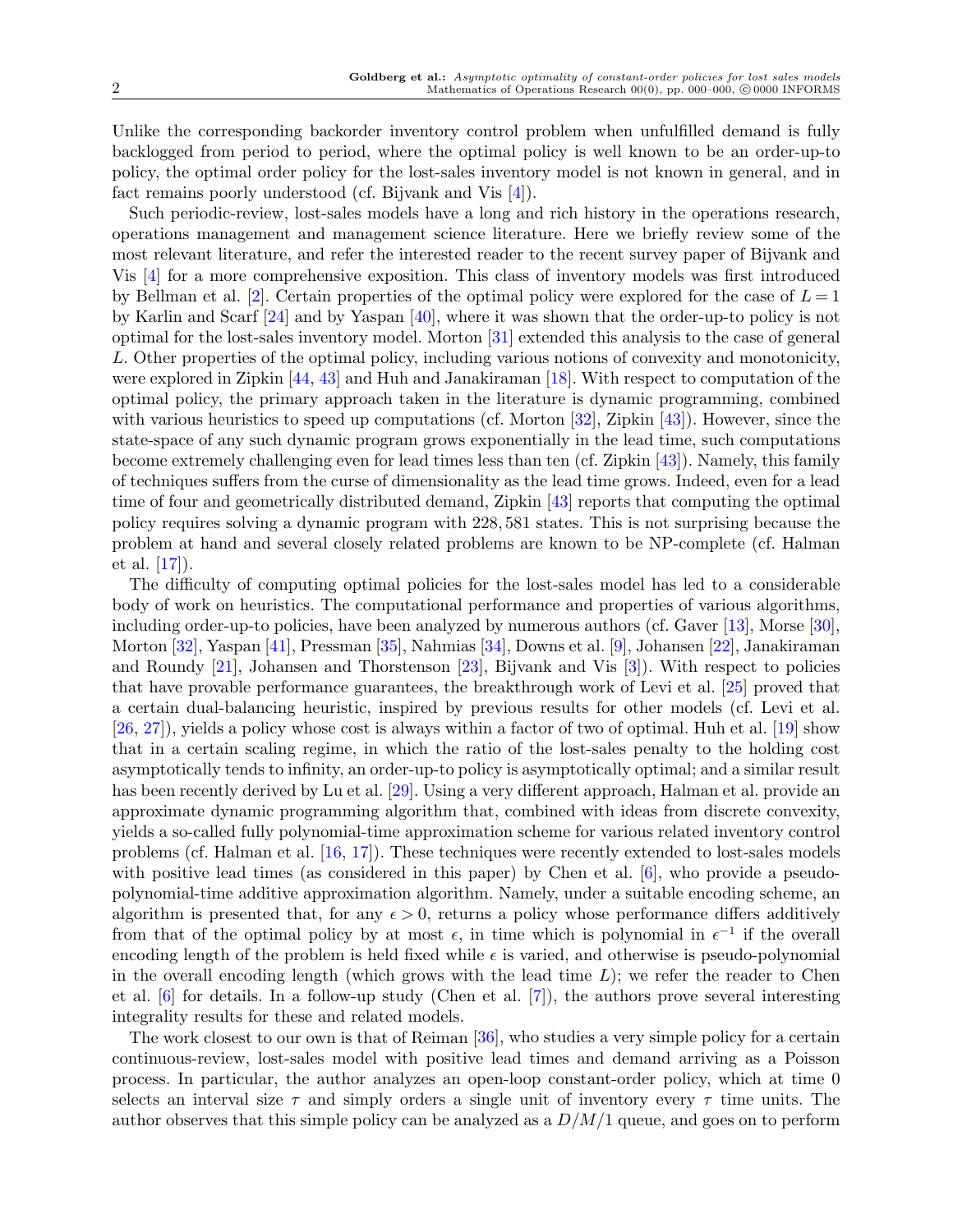an interesting asymptotic analysis, showing that for any fixed holding cost and lost-sales penalty, there exists a critical lead-time value  $L^*$  such that (s.t.): (i) for all lead times less than  $L^*$ , the best base-stock policy outperforms the best constant-order policy; and (ii) for all lead times greater than *L ∗* , the best constant-order policy outperforms the best base-stock policy. The author makes no attempt to compare either policy to the true optimal policy, which he notes is unknown.

Of course, there is no a priori reason to believe that such a simple constant-order policy should be nearly optimal. However, numerical results from a recent study by Zipkin [[43](#page-19-4)], in which the optimal policy is computed for a lost-sales model with i.i.d. demand and positive lead times (nearly identical to the model we consider, but with discounting), show that the constant-order policy (in which the same fixed constant is ordered in every time period) can perform surprisingly well. More precisely, in numerical experiments for a lead time of four, the constant-order policy always incurs an expected cost at most twice that incurred by the optimal policy; in 62.5% of the cases, the constant-order policy incurs a cost at most 1*.*33 times that incurred by the optimal policy; and in 38% of the cases, it incurs a cost at most 1*.*12 times that incurred by the optimal policy. This begs the question of how such a simple policy can perform so well on reasonable problem instances.

In the present paper we derive theoretical results that shed light on this and related phenomena. Specifically, we prove that, as the lead time grows (with the demand distribution, lost-sales penalty and holding cost remaining fixed), the best constant-order policy is in fact asymptotically optimal. We also establish explicit bounds on how large the lead time should be to ensure that the best constant-order policy incurs an expected cost of at most  $1 + \epsilon$  times that incurred by the optimal policy. To the best of our knowledge, this is the first algorithm proven to be within  $1 + \epsilon$  of optimal for lost-sales models when the lead time is large, and whose runtime does not grow with the lead time. The main insight of our work is that when the lead time is very large, such a significant amount of randomness is injected into the system between when an order for more inventory is placed and when the order is received, that "being smart" algorithmically provides almost no benefit. Our main proof technique combines a novel coupling for suprema of random walks with arguments from queueing theory. Since this simple policy succeeds exactly when known algorithms start running into trouble due to the curse of dimensionality, our results open the door for the creation of "hybrid" algorithms that use more elaborate forms of dynamic programming when the lead time is small, and gradually transition to less computationally intensive algorithms (with the constant-order policy at the extreme) as the lead time grows.

**Outline of paper and overview of proof.** The remainder of this paper, including the underlying proofs of our main results, is organized as follows. Section [2](#page-3-0) formally defines the model of study and Section [3](#page-4-0) states our main results (Theorem [1](#page-5-0) and Corollary [1\)](#page-6-0), namely the asymptotic optimality of the constant-order policy and associated explicit performance guarantees. In Section [4,](#page-6-1) we explicitly describe the dynamics and associated costs for a general policy over any consecutive *L* time periods, if one conditions on the pipeline-vector and inventory at the start of those *L* time periods, in terms of the maxima of various partial sums (Lemma [1\)](#page-6-2). We then customize this result to the constant-order policy (Lemma [2](#page-7-0)), under which various associated expressions simplify considerably.

In Section [5,](#page-7-1) we develop lower bounds on the cost incurred by a particular optimal policy *π* described in Zipkin [[44\]](#page-19-3), which never orders more than a certain quantity that depends on the underlying costs and demand distribution, but not on the leadtime *L* nor planning horizon *T*. First, we formulate a lower bound on the cost incurred by  $\bar{\pi}$  over any consecutive L time periods by supposing that  $\bar{\pi}$  was able to choose the state of the system at the start of those L time periods to be as favorable as possible. This results in a "best-case" pipeline vector **x** *<sup>∗</sup>* and inventory level *I ∗* , which can be described as the solution to an appropriate optimization problem [\(4\)](#page-8-0), and then can be used together with Lemma [1](#page-6-2) to derive a lower bound for the cost incurred by  $\bar{\pi}$  over any consecutive *L* periods (Lemma [4](#page-8-1)), again in terms of the maxima of various partial sums.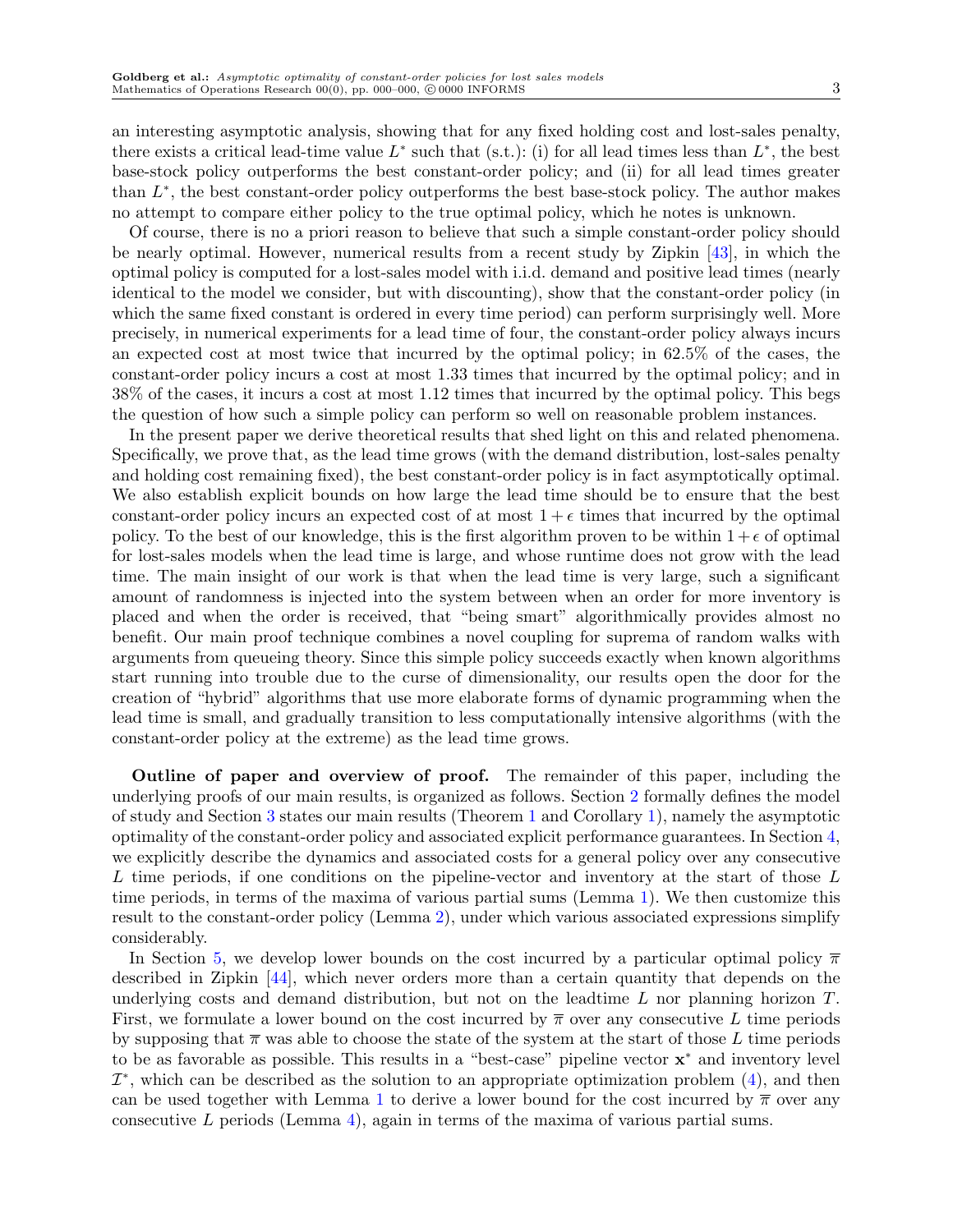The second lower bound formulated in Section [5](#page-7-1) (Lemma [5\)](#page-9-0) represents the most critical step of the entire proof, where we reason as follows. Ultimately, we wish to show that the performance of an appropriate constant-order policy nearly matches the lower bound established in Lemma [4.](#page-8-1) To accomplish this, we first note that if we wanted to select a constant-order policy which came close to matching the aforementioned lower bound, a natural approach would be to select the constant-order policy that "best mimics" the pipeline vector  $\mathbf{x}^*$ , i.e., by defining  $r^* \stackrel{\Delta}{=} L^{-1} \sum_{i=1}^L x_i^*$ and considering the policy that orders *r ∗* in every period (assuming *r <sup>∗</sup> <* E[*D*]). Second, we note that if one compares the maxima appearing in the lower bound of Lemma [4,](#page-8-1) and the maxima appearing in the dynamics of the constant-order policy when *r ∗* is ordered in every period (as described in Lemma [2](#page-7-0)), the associated expressions are markedly similar. A fundamental difficulty in precisely comparing these expressions is that the indices at which various maxima appearing in Lemma [4](#page-8-1) attain their suprema may depend on fluctuations in the vector **x** *∗* , while the maxima appearing in Lemma [2](#page-7-0) do not have this property, as the associated pipeline vector is constant. To remedy this, we describe an explicit coupling between the maxima that appear in Lemma [4](#page-8-1) and the maxima that appear in Lemma [2](#page-7-0) when *r ∗* is ordered in every period. Indeed, instead of computing the "true values" of the maxima appearing in Lemma [4](#page-8-1), we derive bounds by examining the associated expressions not at the index at which they attain their supremum, but at a different index, namely the index at which a corresponding expression appearing in Lemma [2](#page-7-0) attains its supremum. In this way, we are able to derive a second lower bound (Lemma [5\)](#page-9-0), which is much closer to the corresponding expression appearing in Lemma [2](#page-7-0), and highly amenable to analysis.

Then in Section [6](#page-9-1) we use Lemma [5](#page-9-0), along with a careful analysis of various quantities associated with certain random walks and their suprema (Lemma  $6$ ), to explicitly bound the performance gap between the aforementioned constant-order policy and  $\bar{\pi}$ , over any consecutive L periods (Theorem [2](#page-9-2)). In Section [7](#page-11-0), we use Theorem [2](#page-9-2) to complete the proof of our main results. Along these lines, we first prove that *r ∗* is bounded away from E[*D*] (Lemma [7\)](#page-11-1), as the bounds of Theorem [2](#page-9-2) depend sensitively on this gap. The associated proof proceeds by contradiction in which it is shown that if  $r^*$  is "too close" to  $\mathbb{E}[D]$ , then a certain "sharpening" of the central limit theorem, known as Stein's lemma, guarantees that too large of a holding cost is incurred. Finally, we note that every constant-order policy is dominated by a certain "best-possible" constant-order policy. Combining all of the above with a straightforward asymptotic analysis completes the proof.

Closing remarks and directions for future research are presented in Section [8.](#page-15-0) We also include a short technical appendix in Section [9](#page-16-0).

<span id="page-3-0"></span>**2. Model description and problem statement.** Let us consider a standard lost-sales inventory optimization problem. One is given as input the holding cost, lost-demand penalty, planning horizon, lead time, and demand distribution. The problem then is to determine the optimal ordering policy to control inventory in the so-called single-item, periodic-review, lost-sales model.

Specifically, we consider the following lost-sales model and associated optimization problem. Let h denote the per-unit holding cost and c the per-unit lost-demand penalty, where we assume *c, h >* 0. Time is slotted, with the planning horizon and lead time respectively comprised of *T* and *L* periods s.t.  $T > L > 0$ . The demand in each period *t*, denoted by  $D_t$ , is assumed to be i.i.d. and governed by a non-negative demand distribution *D* with finite third moment. To prevent certain degenerate situations, we further assume that *D* is not deterministic.

At the start of each time period *t* there is an amount of inventory *I<sup>t</sup>* available. There is also an *L*-dimensional vector of pipeline inventory  $\mathbf{x}_t = (x_{1,t}, x_{2,t}, \ldots, x_{L,t})$  that captures the orders placed before period *t* but not yet received prior to period *t*. The system dynamics for time period *t* then proceed as follows. First, a new amount  $x_{1,t}$  of goods is added to the inventory. Second, before seeing the demand of period *t*, an order for more inventory is placed. After placing this order, the pipeline inventory vector is updated in a manner analogous to that of a queue: the front entry  $x_{1,t}$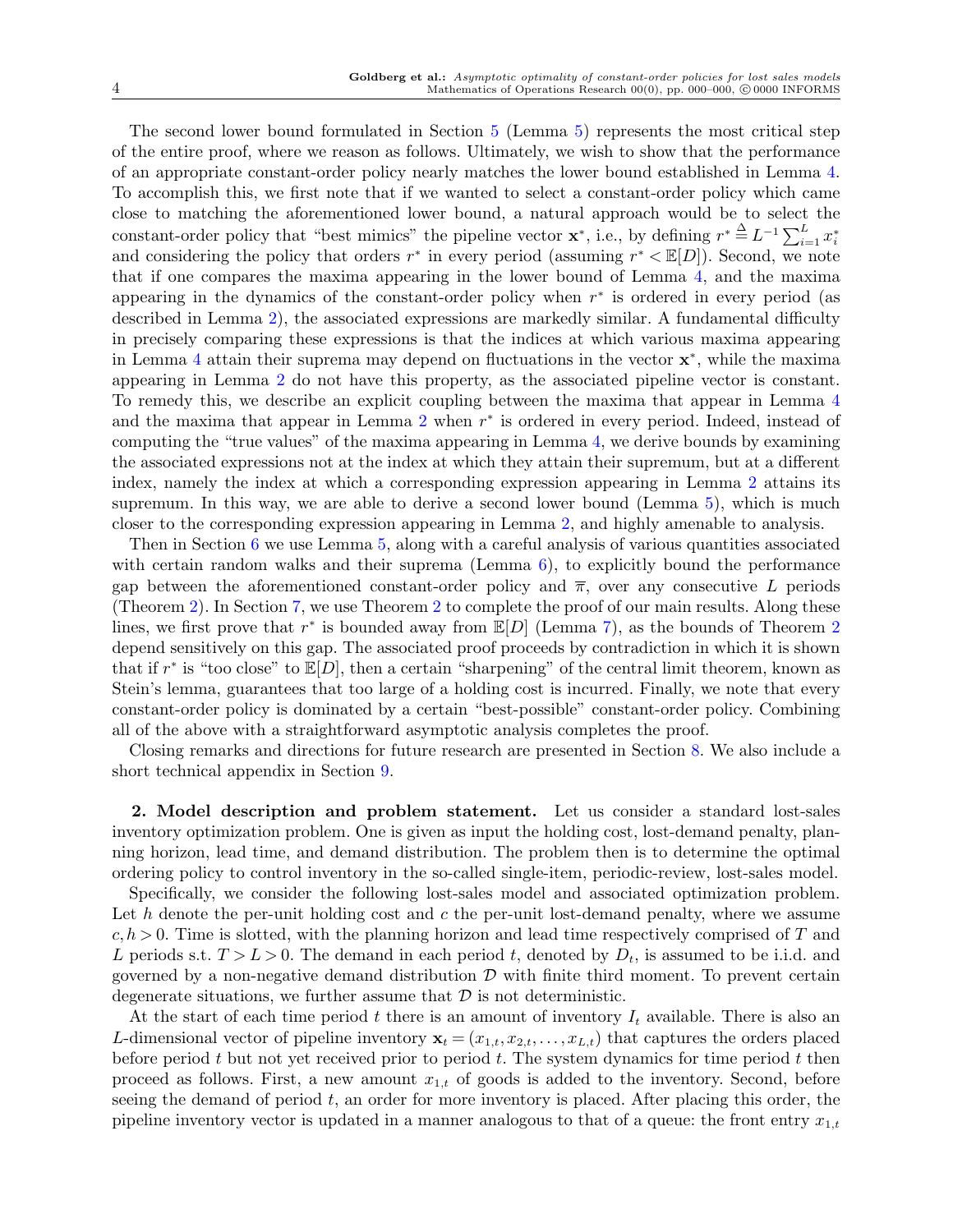is removed, all other entries move up one position (i.e.,  $x_{i,t+1} = x_{i+1,t}$  for  $i = 1,2,...,L-1$ ), and the new order is appended at the end, becoming  $x_{L,t+1}$ .

The order placed at time *t* must be a function (albeit possibly a random function) only of the planning horizon *T*, the current time  $t$ , the inventory level  $I_t$  at the start of period  $t$ , the pipeline vector  $\mathbf{x}_t$  at the start of period t, and the model primitives  $L, h, c, \mathcal{D}$ . In particular, the ordering decision at time *t cannot* depend on the realizations of future demand. We call all such policies *admissible* policies, and denote the family of admissible policies by Π.

Next, a random demand  $D_t$  is realized from  $D$ . At the end of time period  $t$  (but before the start of period  $t + 1$ , the inventory or lost-sales costs are incurred as follows. The amount of excess inventory at the end of period *t* is given by  $I_{t+1} = (I_t + x_{1,t} - D_t)^+$ , noting that  $D_t$  is independent of  $I_t + x_{1,t}$ . Conversely, the amount of lost demand (due to not having enough inventory on hand) in period t is denoted by  $N_t \triangleq (I_t + x_{1,t} - D_t)^{-}$ . Then, the holding cost incurred (for storing excess inventory) equals  $hI_{t+1}$  and the lost-sales penalty incurred (for lost demand) equals  $cN_t$ , noting that at most one of  $I_{t+1}$  and  $N_t$  is positive for any period t.

The goal of the inventory planner is to minimize the expected cost incurred over the entire planning horizon. Let **1** denote the vector of all ones and **0** the vector of all zeros, where the dimension is to be inferred from context. Let us suppose  $I_0 = 0$  and  $\mathbf{x}_0 = \mathbf{0}$ , which should be assumed throughout as the given initial conditions, and let us further define

$$
C_t \triangleq hI_{t+1} + cN_t \ = \ h(I_t + x_{1,t} - D_t)^+ + c(I_t + x_{1,t} - D_t)^-.
$$

The planner then wishes to find the policy  $\pi \in \Pi$  that minimizes  $\mathbb{E}[\sum_{t=L+1}^{T+L} C_t]$ , where the expectation is over the random demand and any random decisions taken by policy  $\pi$ , and where we suppose that ordering decisions are made only in periods  $1, \ldots, T$ . Note that we do not penalize a policy for any costs incurred over the first *L* time periods, as this cost is completely determined by the initial pipeline vector and random demands. On the other hand, we do penalize a policy for costs incurred in periods  $[T, T + L]$  (recalling  $T > L$ ), as the cost incurred during these periods is completely determined by the ordering decisions made in periods 1*,. .., T* and random demands. We note that such a convention is consistent with the previous literature; see, e.g., Zipkin [[44\]](#page-19-3). As a notational convenience and without loss of generality (w.l.o.g.), we suppose that every policy orders 0 in periods  $T + 1, \ldots, T + L$ , as these ordering decisions have no effect on the problem's cost. For a given policy  $\pi$ , let  $\{N_t^{\pi}, C_t^{\pi}, I_t^{\pi}, \mathbf{x}_t^{\pi}; t = 1, ..., T + L\}$  denote the associated random variables (r.v.s) when policy  $\pi$  is implemented (all constructed on the same probability space). The corresponding lost-sales inventory optimization problem is then given by

<span id="page-4-1"></span>
$$
\inf_{\pi \in \Pi} \sum_{t=L+1}^{T+L} \mathbb{E}[C_t^{\pi}].
$$
\n(1)

<span id="page-4-0"></span>**3. Main results.** Our main results establish that there exists a very simple constant-order policy which is asymptotically optimal as  $L \to \infty$ . This section formally states these results.

**3.1. Additional definitions and notations.** Let *D* denote a r.v. governed by *D*. Note that if the same deterministic quantity  $r \leq \mathbb{E}[D]$  is ordered in every period, then the inventory evolves exactly as the waiting time in a *GI/GI/*1 queue (initially empty) with interarrival time distribution  $D$  and processing time distribution (the constant) *r*; we refer the reader to Asmussen [[1\]](#page-18-12) for an excellent discussion of the dynamics and steady-state properties of the *GI/GI/*1 queue. Let *I r ∞* denote a r.v. distributed as the steady-state waiting time in the corresponding *GI/D/*1 queue; namely,  $I^r_{\infty}$  is distributed as  $\sup_{k \geq 0} (kr - \sum_{i=1}^k D_i)$ .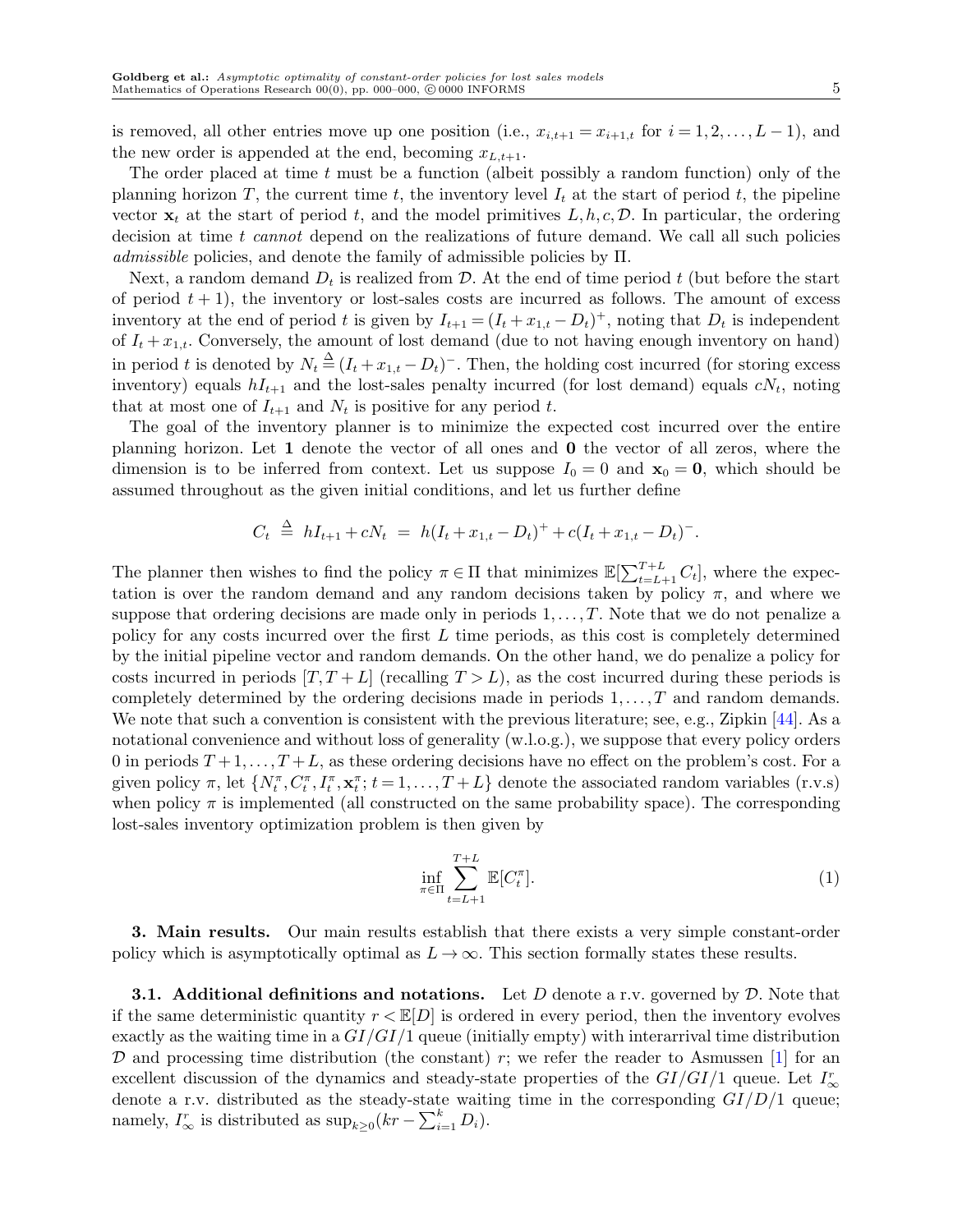For two vectors **x**, **y** of equal dimension, we use the notation  $\mathbf{x} \leq \mathbf{y}$  to denote component-wise domination, i.e.,  $x_i \leq y_i$  for all *i*. Define *Q* to be the  $\frac{c}{c+h}$  quantile of the demand distribution, namely

$$
Q \triangleq \inf\{s \in \mathcal{R}^+ : \mathbb{P}(D > s) \leq \frac{h}{c+h}\}.
$$

We note that *Q* is the optimal inventory level for the corresponding single-stage newsvendor problem (cf. Zipkin  $[42]$  $[42]$ ), i.e., for any policy  $\pi$  and any time *t* 

$$
\mathbb{E}[C_t^{\pi}] \ge g \triangleq h \mathbb{E}[(Q-D)^+] + c \mathbb{E}[(D-Q)^+].
$$

Lastly, let  $\sigma$  denote the standard deviation of *D*, and  $\zeta \triangleq \mathbb{E} \left[ |D - \mathbb{E}[D]|^3 \right] \sigma^{-3}$  denote the so-called skewness of *D*. We then define several functions that will be instrumental for our analysis:

$$
m \triangleq \left[ \left( 26\left(3\zeta + c(h\sigma)^{-1}\mathbb{E}[D] + 1\right) \right)^2 \right], \qquad z \triangleq \arg\min_{v \geq 0} \left( h\mathbb{E}\left[I^v_{\infty}\right] - cv \right),
$$
  

$$
y_1(\epsilon) \triangleq 2^{14} \left( h\left(\mathbb{E}^2[D] + \mathbb{E}[D^2]\right)^3 g^{-1} + 1 \right) \left( Q + 2^{\frac{3}{2}} \mathbb{E}[D] + 1 \right) \left( \sigma^{-6} + 1 \right) m^3 \epsilon^{-1},
$$
  

$$
y_2(\epsilon) \triangleq \left( 12 \mathbb{E}[D]cg^{-1} \left( (2ch^{-1})^{\frac{1}{2}} + 3 \right) \right)^2 \epsilon^{-2}, \text{ and } y(\epsilon) \triangleq \max\left( y_1(\epsilon), y_2(\epsilon) \right).
$$

Although the above quantities are functions of  $c, h, \mathcal{D}$ , since there will be no ambiguity, we make this dependence implicit.

## **Remarks.**

• If  $\arg\min_{v\geq 0} (h\mathbb{E}[I^v_\infty])$ *<sup>v</sup>*</sup><sub>∞</sub><sup>*j*</sup> −*cv*) is not unique, we define *z* to be the infimum of all such values. We will later show that z is the best constant possible if the same amount has to be ordered in every time period, in an appropriate sense. Note that  $z \in [0, \mathbb{E}[D])$ , since  $\mathbb{E}[I^0_\infty]$  $\left[\sum_{\infty}^{0}\right] = 0$  and  $\lim_{r \uparrow} \mathbb{E}[D]$   $\mathbb{E}\left[I_{\infty}^{r}\right]$ *r*<sub>∞</sub>] = *∞*.

• The function  $y(\epsilon)$  captures how large *L* should be so that our constant-order policy is within a  $(1 + \epsilon)$  multiplicative factor of the optimal policy.

• Note that, for all sufficiently small  $\epsilon$ , the term  $y_2(\epsilon)$  will dominate  $y(\epsilon)$  due to its quadratic dependence on  $\epsilon^{-1}$ .

• We note that our assumptions that *D* has finite third moment and that the initial conditions satisfy  $I_0 = 0$  and  $\mathbf{x}_0 = \mathbf{0}$  are not strictly necessary. Indeed, in an earlier version of this work (i.e. Goldberg et al. [\[14](#page-18-13)]), similar results were presented under the assumption on *D* of only finite second moment, but for technical reasons requiring that *D* had unbounded support. Our assumptions in this paper, however, allow for a considerably simplified exposition. As such, we do not pursue the formalization of any further generalizations along these lines, instead leaving as open questions the minimal required assumptions on *D* for such an asymptotic optimality to hold, as well as precisely how non-existence of moments and/or non-empty initial conditions would change our explicit bounds.

<span id="page-5-0"></span>**3.2. Formal statement of results.** For  $r \in [0, \mathbb{E}[D])$ , let  $\pi_r$  denote the policy that orders the random amount  $I^r_\infty + r$  (i.e., the order amount is drawn from the distribution that governs the r.v.  $I^r_\infty$  plus the constant *r*) in the first time period, and then orders the constant *r* in all subsequent time periods. We note that by ordering  $I^r_\infty + r$  in the first time period, as opposed to *r*, the associated sequence of inventory levels becomes a stationary process, which considerably simplifies our analysis. With a slight abuse of notation, we still refer to  $\pi_r$  as a constant-order policy. Let  $\text{OPT}(L, T)$  denote the optimal value of the lost-sales inventory optimization problem [\(1\)](#page-4-1) for a given *L* and *T*. We then have our main theorem and an important corollary.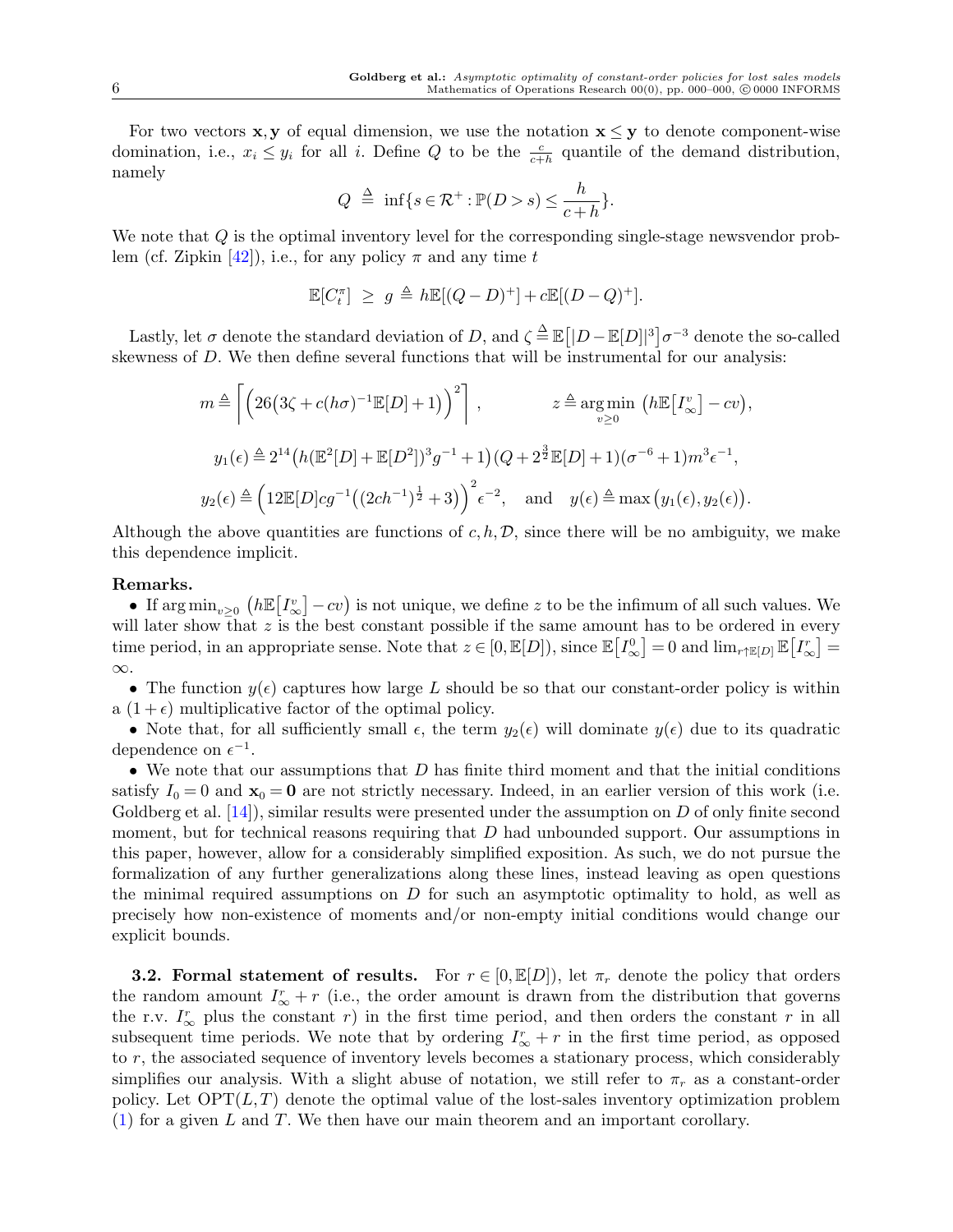THEOREM 1. *For all*  $\epsilon \in (0,1)$ ,  $L \geq y(\epsilon)$ , and  $T \geq (1+3\epsilon^{-1})L$ ,

$$
\frac{\mathbb{E}[\sum_{t=L+1}^{T+L} C_t^{\pi_z}]}{OPT(L,T)} \leq 1 + \epsilon.
$$

<span id="page-6-0"></span>Corollary 1.

<span id="page-6-2"></span>
$$
\lim_{L \to \infty} \limsup_{T \to \infty} \frac{\mathbb{E}[\sum_{t=L+1}^{T+L} C_t^{\pi_z}]}{OPT(L, T)} = 1.
$$

In particular, the simple constant-order policy is asymptotically optimal as  $L \to \infty$ .

<span id="page-6-1"></span>**4. Inventory dynamics.** In this section, we derive several expressions that explicitly describe the inventory dynamics for any policy over any consecutive *L* periods, and then customize these results to the constant-order policy for later use in our proofs.

**4.1. General policy dynamics.** We first explicitly characterize the cost incurred under any given policy during any consecutive *L* periods. Although such a characterization is generally wellknown (see, e.g., Zipkin  $[44]$  $[44]$ ), we include a proof for completeness. Let  $\mathcal I$  denote the initial inventory level and, for positive integers  $j, k$ , define  $\delta_{j,k}$  to be 1 if  $j = k$  and to be 0 otherwise.

LEMMA 1. *For any policy*  $\pi \in \Pi$  *and time*  $\tau \in [1, T + 1]$ *,* 

$$
\mathbb{E}\left[\sum_{t=\tau}^{\tau+L-1} C_t^{\pi}\Big|\mathbf{x}_{\tau}^{\pi}=\mathbf{x}, I_{\tau}^{\pi}=\mathcal{I}\right] = h \sum_{k=1}^{L} \mathbb{E}\left[\max_{j=0,\ldots,k}\left(\sum_{i=k+1-j}^{k} (x_i - D_{\tau+i-1}) + \delta_{j,k}\mathcal{I}\right)\right] + c \bigg(\mathbb{E}\left[I_{\tau+L}^{\pi}\Big|\mathbf{x}_{\tau}^{\pi}=\mathbf{x}, I_{\tau}^{\pi}=\mathcal{I}\right] - \mathcal{I} + L \mathbb{E}[D] - \sum_{i=1}^{L} x_i\bigg).
$$

**Remark.** Note that, instead of using the  $\delta_{j,k}$  notation to indicate that the initial inventory is only accounted for in a single term appearing in the associated maximum, we could have, e.g., considered a transformed set of "inventory position" variables, with each associated variable corresponding to the sum of certain pipeline (and possibly inventory) variables, as was done in Zipkin [[44](#page-19-3)]. However, since our subsequent analysis will rely sensitively on the indices at which various associated maxima are attained, and precisely which pipeline-vector components appear in the associated partial sums, as well as whether the associated initial inventory level *I* is accounted for in the associated partial sum for which the maximum is attained (i.e., the maximum occurs at index *k*), we believe that the  $\delta_{j,k}$  notation leads to greater clarity of exposition and use this notation throughout.

*Proof:* The result follows from a straightforward, generally well-known (see, e.g., Zipkin [[44\]](#page-19-3)), induction that for any  $k \in [1, L]$ :

<span id="page-6-3"></span>
$$
I_{\tau+k}^{\pi} = \max_{j=0,\dots,k} \left( \sum_{i=k+1-j}^{k} \left( x_i - D_{\tau+i-1} \right) + \delta_{j,k} \mathcal{I} \right). \tag{2}
$$

Note that for any times  $t_1, t_2$  s.t.  $\tau \le t_1 < t_2 \le \tau + L$ , the net amount of demand that is met during  $[t_1, t_2 - 1]$  equals  $\sum_{t=t_1}^{t_2-1} D_t - \sum_{t=t_1}^{t_2-1} N_t^{\pi}$ . It follows that

<span id="page-6-4"></span>
$$
\sum_{t=t_1}^{t_2-1} N_t^{\pi} = I_{t_2}^{\pi} - I_{t_1}^{\pi} + \sum_{t=t_1}^{t_2-1} D_t - \sum_{t=t_1}^{t_2-1} x_{t-\tau+1}.
$$
\n(3)

Combining ([2](#page-6-3)) with ([3](#page-6-4)) completes the proof.  $\square$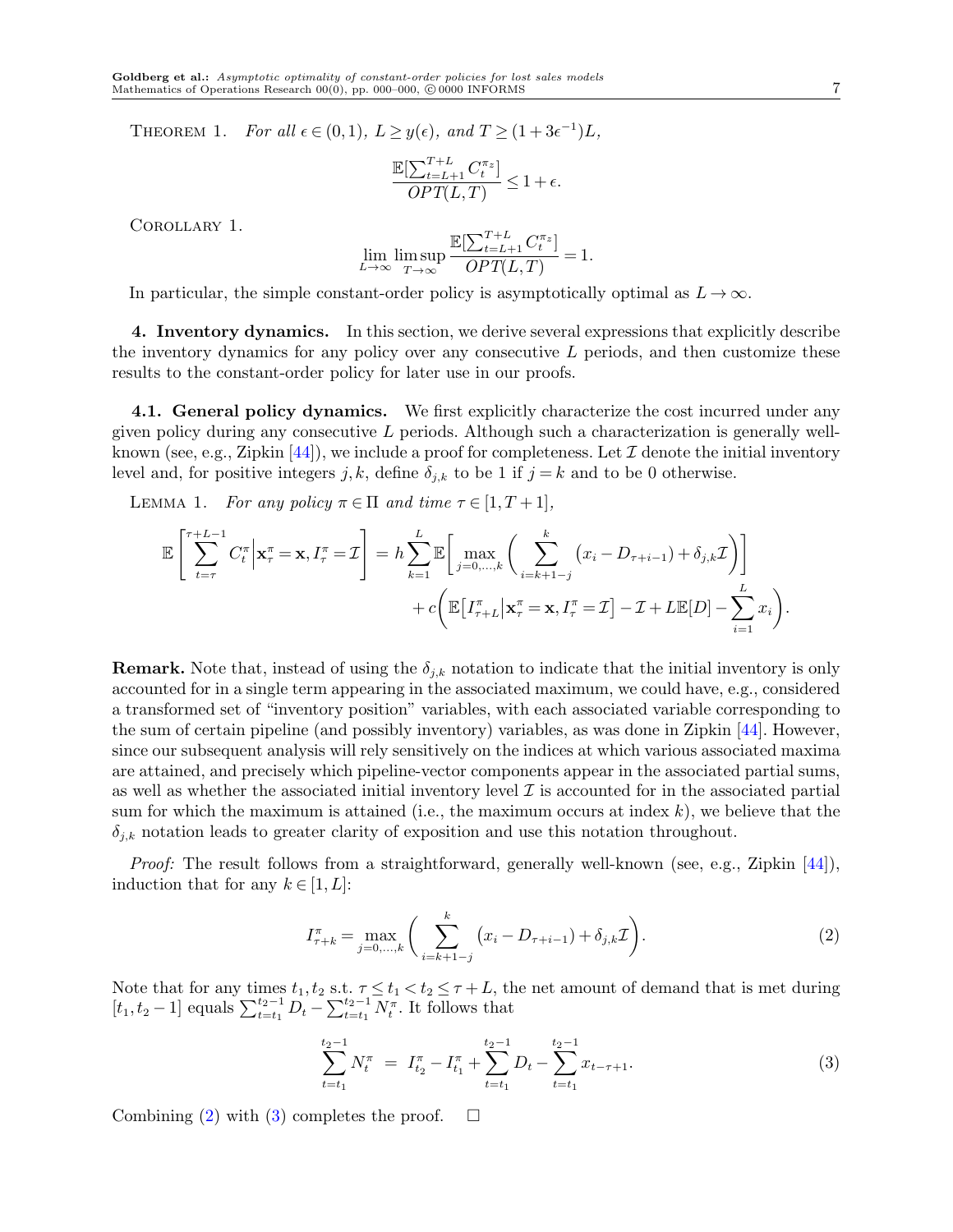**4.2. Constant-order policy dynamics.** We next customize Lemma [1](#page-6-2) to the constant-order policy  $\pi_r$ . As previously noted, if the same deterministic quantity r is ordered in every period, the inventory evolves exactly as the waiting time in a *GI/GI/*1 queue with interarrival distribution *D* and processing time distribution (the constant) *r*. Recall that for  $r \in [0, \mathbb{E}[D])$ ,  $I^r_{\infty}$  denotes a r.v. distributed as the steady-state waiting time in the corresponding stable *GI/D/*1 queue, i.e.,  $I^r_{\infty}$  is distributed as  $\sup_{k\geq 0} (kr - \sum_{i=1}^k D_i)$ . We let  $i^r_{\infty}$  denote the non-negative integer-valued r.v. corresponding to the largest index at which the associated random walk attains its supremum. It follows that  $\{I_{L+k}^{\pi_r}$ ;  $k \ge 1\}$  is a stationary sequence of r.v.s, with  $I_{L+k}^{\pi_r}$  distributed as  $I_{\infty}^r$  for all  $k \ge 1$ .

Before explicitly showing how Lemma [1](#page-6-2) simplifies when applied to  $\pi_r$ , it will be useful to introduce some additional notations. Let  $I_{1,\infty}^r$  denote a particular replication of  $I_{\infty}^r$  s.t.  $I_{1,\infty}^r$  and  $\{D_i; i \geq 1\}$ are mutually independent, where we note that  $I_{1,\infty}^r$  $I_{1,\infty}^r$  $I_{1,\infty}^r$  will play the role of  $\mathcal I$  when Lemma 1 is applied to  $\pi_r$ . For  $k \geq 0$ , let us define

<span id="page-7-0"></span>
$$
W_k^r \stackrel{\Delta}{=} \max_{j=0,...,k} \left(jr - \sum_{i=1}^j D_i + \delta_{j,k} I_{1,\infty}^r\right)
$$

and

$$
i_k^r \triangleq \max \left\{ j^* : j^* \in [0, k], j^*r - \sum_{i=1}^{j^*} D_i + \delta_{j^*,k} I_{1,\infty}^r = W_k^r \right\}.
$$

In words,  $i_k^r$  is the (largest) index at which the random walk  $W_k^r$  attains its maximum.

From Lemma [1](#page-6-2) and the fact that  $\{D_i, i \geq 1\}$  is a sequence of i.i.d. r.v.s, we obtain the following explicit characterization for the cost incurred by  $\pi_r$  over any *L* consecutive periods.

LEMMA 2. *For any*  $r \in [0, \mathbb{E}[D])$  *and*  $\tau \in [L+1, T+1]$ ,

$$
\mathbb{E}\left[\sum_{t=\tau}^{\tau+L-1} C_t^{\pi_r}\right] = h \sum_{k=1}^L \mathbb{E}\left[i_k^r r - \sum_{i=1}^{i_k^r} D_i + \delta_{i_k^r,k} I_{1,\infty}^r\right] + c\left(L\mathbb{E}[D] - Lr\right).
$$

<span id="page-7-1"></span>**5. Lower bound on an optimal policy.** We now derive in this section a lower bound on the cost incurred by an optimal policy during any consecutive *L* time periods. First, it will be convenient to review a result of Zipkin [[44\]](#page-19-3), which establishes an upper bound on the ordering quantities of a family of optimal policies for Problem ([1\)](#page-4-1).

<span id="page-7-2"></span>**LEMMA 3 (Zipkin [\[44\]](#page-19-3)).** There exists an optimal policy  $\bar{\pi}$  for Problem [\(1\)](#page-4-1) that with probability  $(w.p.)$  1 *never orders more than Q, i.e.*,  $\mathbf{x}_t^{\overline{\pi}} \le Q \mathbf{1}$  *for all*  $t \in [L+1, T]$ *.* 

**Remark.** Note that Lemma [3](#page-7-2) implicitly asserts the existence of at least one optimal policy for Problem [\(1\)](#page-4-1). A priori, it could have been possible that no such policy existed, i.e., the optimal value was only attained in the limit by some sequence of policies. However, the dynamic programming formulation for Problem ([1](#page-4-1)) provided in Zipkin [[44\]](#page-19-3), combined with the convexity and monotonicity results proven in the same paper, as well as the strict positivity of all underlying cost parameters and continuity of all relevant cost-to-go functions, indeed ensures the existence of at least one optimal policy; we refer the interested reader to Zipkin [[44](#page-19-3)] for details.

We now construct a lower bound by computing the cost that  $\bar{\pi}$  incurs over any *L* consecutive time periods, if the policy were able to choose the state of the system at the start of those *L* time periods to be as favorable as possible, subject only to the conditions imposed by Lemma [3](#page-7-2) (which must hold w.p.1).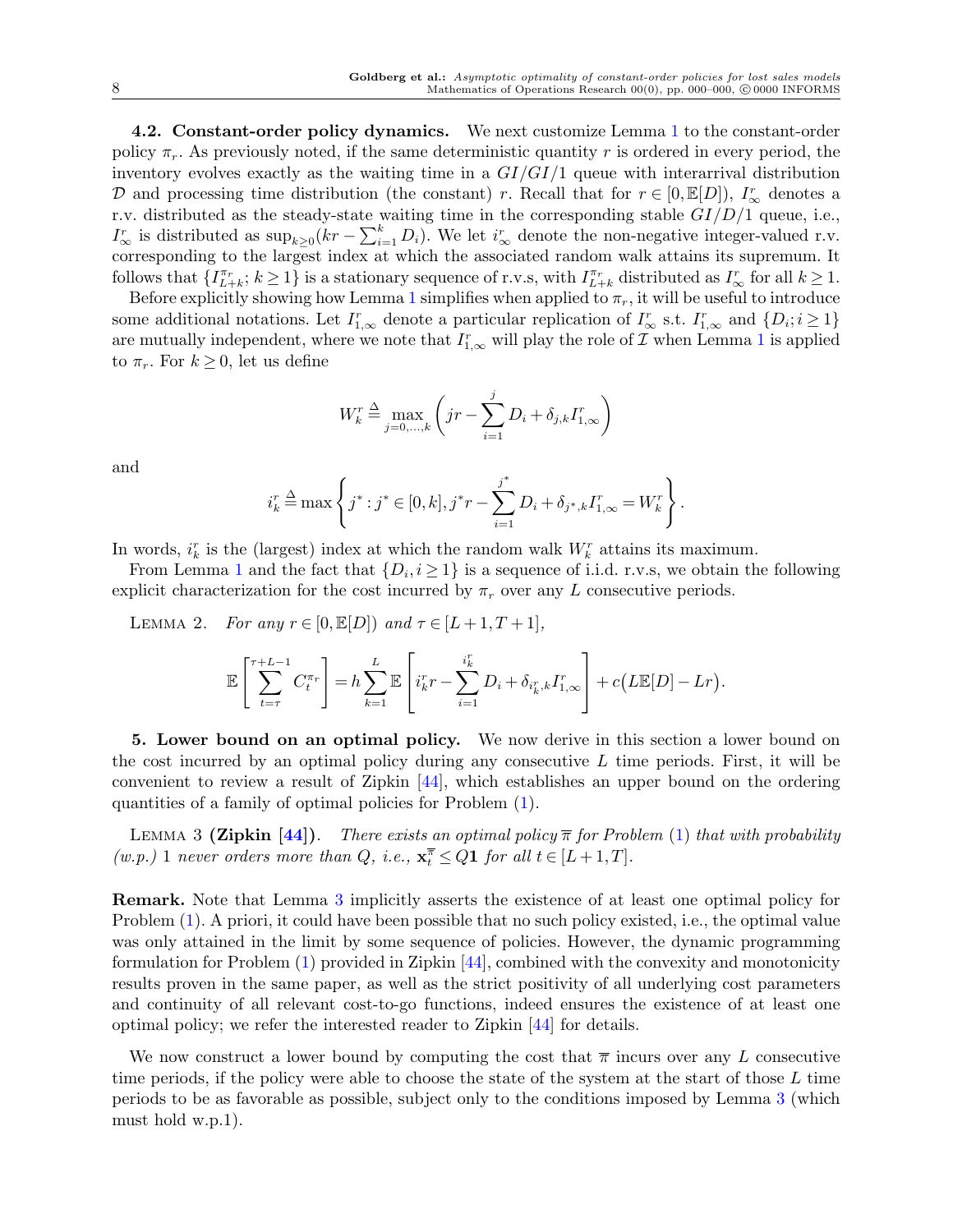In particular, let  $(\mathbf{x}^*, \mathcal{I}^*)$  denote any solution to the optimization problem

<span id="page-8-0"></span>
$$
\min_{\mathbf{x}\in[\mathbf{0},Q\mathbf{1}],\mathcal{I}\in\mathbb{R}^+}\mathbb{E}\left[\sum_{t=\tau}^{\tau+L-1}C_t^{\overline{\pi}}\Big|\mathbf{x}_{\tau}^{\overline{\pi}}=\mathbf{x},I_{\tau}^{\overline{\pi}}=\mathcal{I}\right],\tag{4}
$$

where the existence of  $(\mathbf{x}^*, \mathcal{I}^*)$  follows from the fact that  $\mathbb{E}[\sum_{t=\tau}^{\tau+L-1} C_t^{\overline{\pi}} | \mathbf{x}^{\overline{\pi}}_{\tau} = \mathbf{x}, I_{\tau}^{\overline{\pi}} = \mathcal{I}]$  is continuous with respect to  $(\mathbf{x}, \mathcal{I})$  and goes to infinity as  $\mathcal{I}$  goes to infinity, combined with a routine compactness argument.

Note that w.l.o.g. we can take  $(\mathbf{x}^*, \mathcal{I}^*)$  to be independent of the particular value of  $\tau$ , and thus a function of  $\mathcal{D}, c, h, L$  only. Further note that conditional on the event  $\{ \mathbf{x}_1^{\overline{\pi}} = \mathbf{x}^*, I_1^{\overline{\pi}} = \mathcal{I}^* \}$ , the conditional joint distribution of  $\{I^{\pi}_{t+1}, N^{\pi}_{t}, C^{\pi}_{t}; t = 1, \ldots, L\}$  does not depend on the particular policy choices of  $\overline{\pi}$ , and we denote these conditional r.v.s as  $\{I_{t+1}^*, N_t^*, C_t^*; t = 1, ..., L\}$  where  $I_1^* = \mathcal{I}^*$ . Let

$$
V_k \stackrel{\Delta}{=} \max_{j=0,...,k} \bigg( \sum_{i=k+1-j}^k x_i^* - \sum_{i=1}^j D_i + \delta_{j,k} \mathcal{I}^* \bigg)
$$

and

$$
v_k^* \stackrel{\Delta}{=} \max \left\{ j^* : j^* \in [0, k], \sum_{i=k+1-j}^k x_i^* - \sum_{i=1}^j D_i + \delta_{j,k} \mathcal{I}^* = V_k \right\}.
$$

Then, combining Lemma [1](#page-6-2) with the fact that  $\{D_i, i \geq 1\}$  is a sequence of i.i.d. r.v.s, we derive the following lower bound for  $\bar{\pi}$ .

<span id="page-8-1"></span>LEMMA 4. *For any*  $\tau \in [1, T+1]$ *,* E  $\int$ <sup> $\tau$ </sup>  $\int$ <sup> $\tau$ </sup> $\int$ <sup> $\tau$ </sup> $\int$ <sup> $\tau$ </sup> $\int$ <sup> $\tau$ </sup> $\int$  $\tau$  $\int$  $\tau$  $\int$  $\tau$  $\int$  $\tau$  $\int$  $\tau$  $\int$  $\tau$  $\int$  $\tau$  $\int$  $\tau$  $\int$  $\tau$  $\int$  $\tau$  $\int$  $\tau$  $\int$  $\tau$  $\int$  $\tau$  $\int$  $\tau$  $\int$  $\tau$  $\int$  $\tau$  $\int$  $\tau$  $\int$  $\tau$  $\int$  $\tau$  $\int$  $\tau$  $\int$  $\tau$  $\$ *t*=*τ*  $C^{\overline{\pi}}_t$ ]  $\geq h\sum_{i=1}^{L}$ *k*=1  $\mathbb{E}[V_k] + c\big(\mathbb{E}[I^*_{L+1}] - \mathcal{I}^* + L\mathbb{E}[D] - \sum^L$ *i*=1 *x ∗ i* ) *.*

Ultimately, we wish to show that the performance of an appropriate constant-order policy nearly matches the lower bound established in Lemma [4](#page-8-1). To accomplish this, we begin by making several observations. First, note that if we wanted to select a constant-order policy which came close to matching the aforementioned lower bound, a natural approach would be to select the constant-order policy which "best mimics" the pipeline vector  $\mathbf{x}^*$ , i.e., by considering the policy  $\pi_{r^*}$  (assuming  $r^*$  < E[*D*]) and recalling that  $r^* = L^{-1} \sum_{i=1}^L x_i^*$ . In this case, we are left with the task of showing that the cost incurred over any consecutive *L* periods by policy  $\pi_{r^*}$ , as detailed in Lemma [2](#page-7-0), is "close" to the lower bound established in Lemma [4](#page-8-1).

To this end, first note that  $\sum_{i=1}^{L} x_i^* = Lr^*$ . As such, when comparing the terms appearing in Lemma [2](#page-7-0) (applied with constant  $r^*$ ) to those appearing in Lemma [4](#page-8-1), the primary difficulty lies in comparing  $\sum_{k=1}^{L} \mathbb{E}[V_k]$  to  $\sum_{k=1}^{L} \mathbb{E}[i_k^{r^*}r^* - \sum_{i=1}^{i_k^{r^*}} D_i]$ . We will accomplish this through a particular coupling as follows. For  $k \in [1, L]$ , let us construct  $V_k, W_k^{r^*}$ , and  $i_k^{r^*}$  on the same probability space, using the same sequence of demands  $\{D_i; i = 1, ..., L\}$  (independent of  $I^{r^*}_{1,\infty}$ ). Since the maximum of several terms is at least any one of the terms (even if selected randomly in an arbitrary manner), for  $k \in [1, L]$ , it follows that w.p.1

$$
V_k \ \geq \ \sum_{i=k+1-i_k^{r^*}}^k x_i^* - \sum_{i=1}^{i_k^{r^*}} D_i + \delta_{i_k^{r^*},k} \mathcal{I}^*.
$$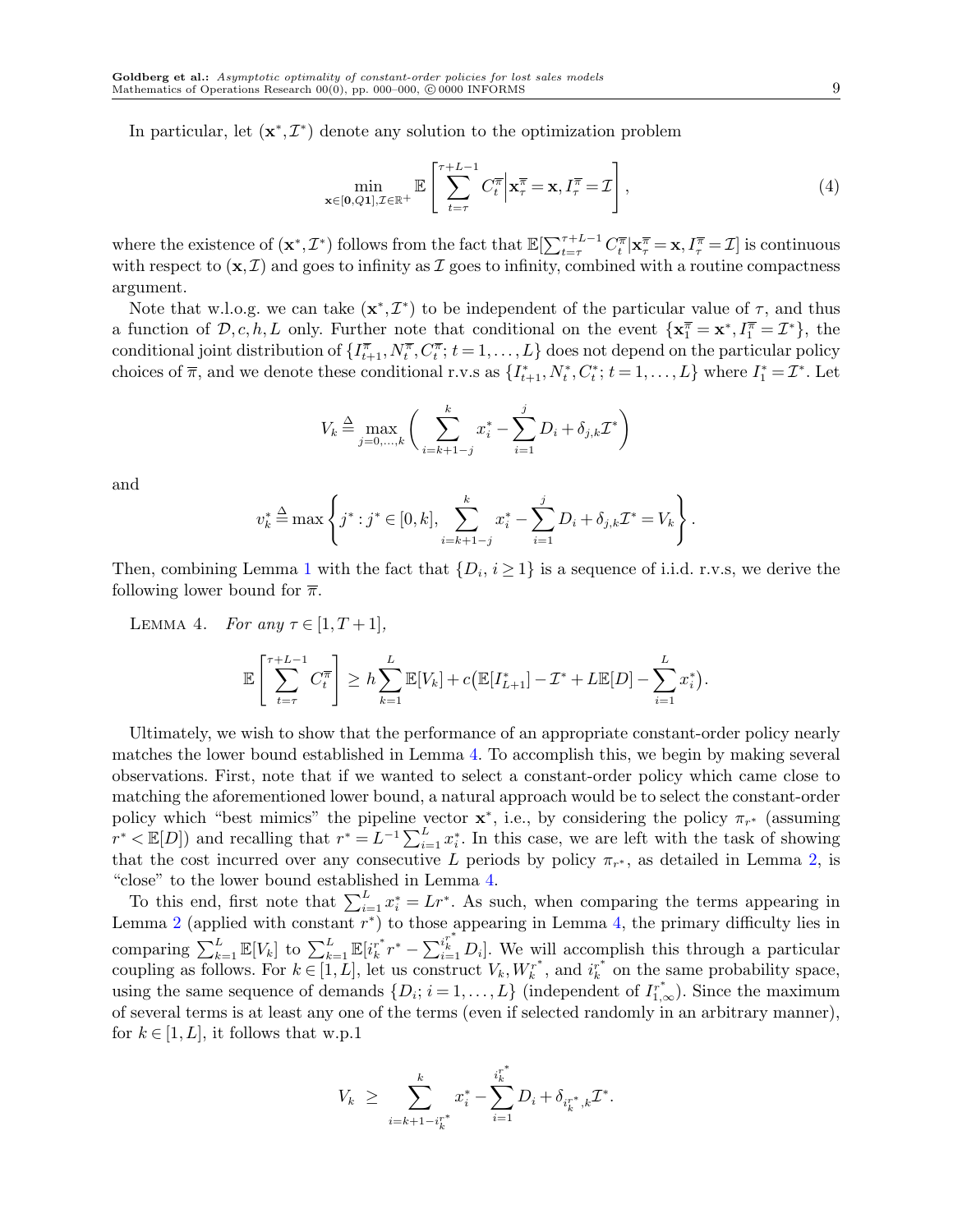Upon combining the above with the non-negativity of  $\delta_{i_k^{r*},k} \mathcal{I}^*$ , we conclude that

<span id="page-9-3"></span>
$$
\sum_{k=1}^{L} \mathbb{E}\left[i_{k}^{r^{*}} r^{*} - \sum_{i=1}^{i_{k}^{r^{*}}} D_{i}\right] - \sum_{k=1}^{L} \mathbb{E}[V_{k}] \leq r^{*} \sum_{k=1}^{L} \mathbb{E}[i_{k}^{r^{*}}] - \sum_{k=1}^{L} \mathbb{E}[\sum_{i=k+1-i_{k}^{r^{*}}}^{k} x_{i}^{*}].
$$
\n(5)

Note that the intuition behind why the above coupling works is that the indices  $j \in [0, k]$  for which  $\sum_{i=1}^{j} D_i$  is exceptionally small are good candidates for both  $i_k^*$  and  $v_k^*$ . From a purely technical perspective, the coupling is convenient for two fundamental reasons. First, it eliminates all terms of the form  $\sum_{i=1}^{Z} D_i$ , where *Z* is a random index that may depend in a complicated way on  $\{D_i; i \geq 1\}$ , and is not in general adapted to the filtration generated by  $\{D_i; i \geq 1\}$ . Second, as we shall formalize below, the terms  $r^* \sum_{k=1}^L \mathbb{E}[i_k^{r^*}]$  and  $\sum_{k=1}^L \mathbb{E}[\sum_{i=k+1-i_k^{r^*}}^k x_i^*]$  can each be wellapproximated (in an appropriate sense) by  $\mathbb{E}[i^*_{\infty}] \sum_{i=1}^{L} x_i^*$ .

Combining Lemma [4](#page-8-1) with ([5](#page-9-3)), we conclude the following refined lower bound, which will be convenient for comparing the cost incurred by policy  $\pi_{r^*}$  to that incurred by  $\overline{\pi}$ .

<span id="page-9-0"></span>LEMMA 5. *For any*  $\tau \in [1, T + 1]$ ,  $\mathbb{E} \left[ \sum_{t=\tau}^{\tau+L-1} C_t^{\overline{\tau}} \right]$  *is at least* 

$$
h\bigg(\sum_{k=1}^{L} \mathbb{E}\big[i_k^{r^*} r^* - \sum_{i=1}^{i_k^{r^*}} D_i\big] + \sum_{k=1}^{L} \mathbb{E}\big[\sum_{i=k+1-i_k^{r^*}}^k x_i^*\big] - r^* \sum_{k=1}^{L} \mathbb{E}\big[i_k^{r^*}\big]\bigg) + c\bigg(\mathbb{E}\big[I_{L+1}^*\big] - \mathcal{I}^* + L \mathbb{E}\big[D\big] - \sum_{i=1}^{L} x_i^*\bigg).
$$

<span id="page-9-1"></span>**6. Difference between constant-order policy and lower bound.** In this section, we combine Lemmas [2](#page-7-0) and [5](#page-9-0) to show that the cost incurred by  $\pi_{r^*}$  over any *L* consecutive time periods nearly matches the lower bound established in Lemma [5.](#page-9-0) We accomplish this through a term-by-term comparison of the expressions appearing in Lemmas [2](#page-7-0) and [5](#page-9-0).

**Remark.** We note that conceptually, our approach is closely related to several results in the queueing literature which prove that for certain queueing systems, the arrival process in which all inter-arrival times are the same constant is asymptotically extremal with regards to mean waiting time (cf. Hajek  $[15]$  $[15]$ , Humblet  $[20]$  $[20]$ ). It is an interesting open question to further quantify the connection between our approach and the convexity-type arguments typically used to prove extremality in such queueing systems (cf. Humblet [[20\]](#page-18-15)), which could likely be used to provide an alternate proof of our main results.

For  $r \in [0, \mathbb{E}[D])$ , let us define

$$
\Theta_r \stackrel{\Delta}{=} \frac{(\mathbb{E}[D] - r)^2}{4(\mathbb{E}^2[D] + \mathbb{E}[D^2])}.
$$
\n(6)

<span id="page-9-2"></span>Then the main result of this section is formally stated as follows.

THEOREM 2. *If*  $r^* < \mathbb{E}[D]$ *, then for any*  $\tau \in [L+1, T+1]$ *,* 

<span id="page-9-4"></span>
$$
\mathbb{E}\left[\sum_{t=\tau}^{\tau+L-1} C_t^{\pi_{r^*}}\right] - \mathbb{E}\left[\sum_{t=\tau}^{\tau+L-1} C_t^{\overline{\pi}}\right]
$$
\n
$$
(7)
$$

*is at most*

$$
h(Q+2^{\frac{3}{2}}\mathbb{E}[D])\Theta_{r^*}^{-3}+c\mathcal{I}^*.
$$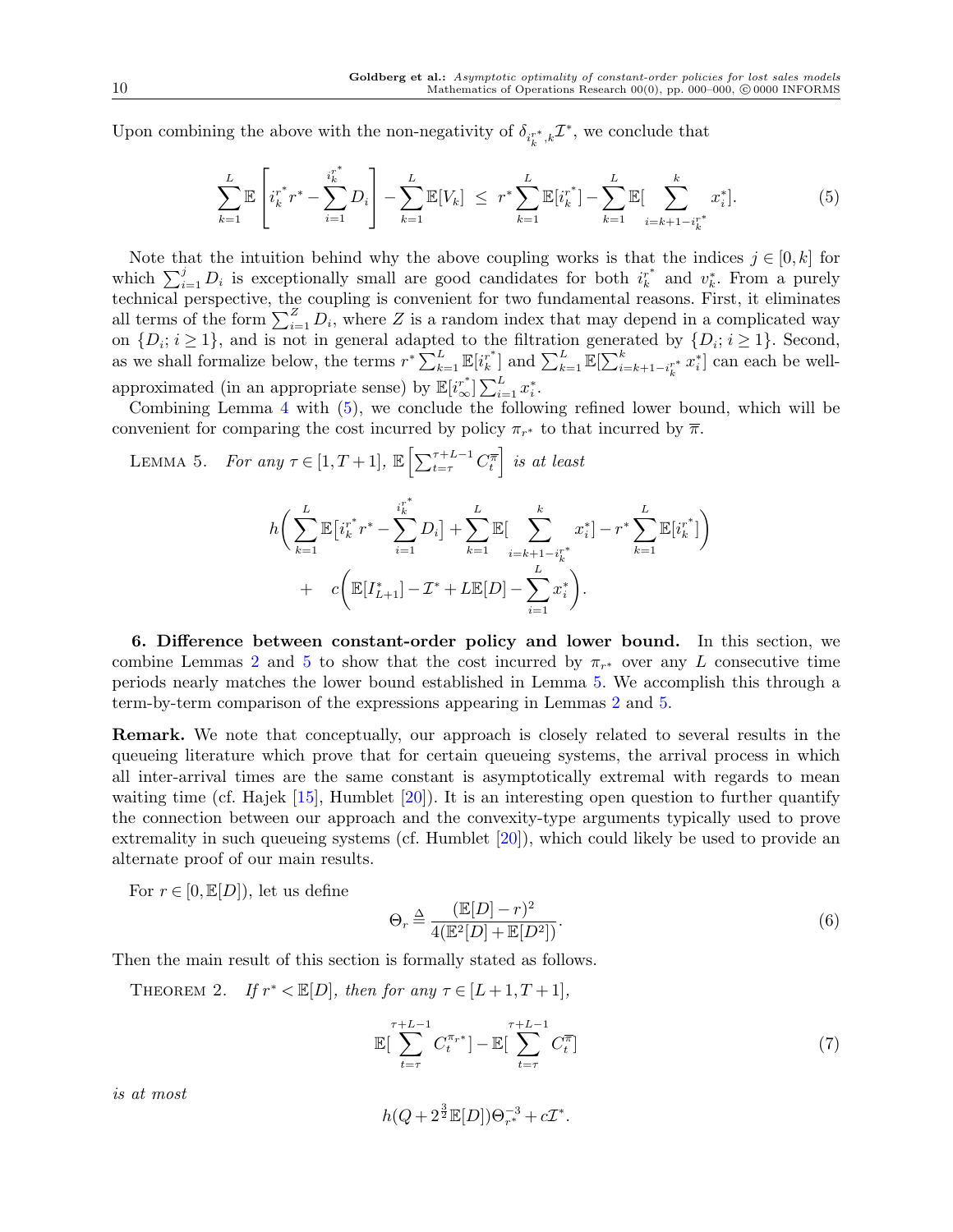Before proceeding with the proof of Theorem [2](#page-9-2), it will be convenient to derive several bounds for the distribution of  $i_k^r$  and  $i_{\infty}^r$ , where we defer the associated proofs to the technical appendix in Section [9.](#page-16-0)

<span id="page-10-0"></span>LEMMA 6. For any  $r \in [0, \mathbb{E}[D])$  and integers  $j, k \geq 0$ ,  $i_k^r$  has the same distribution as  $\min(k, i^r_{\infty})$ , namely  $\mathbb{P}(i^r_k = j) = \mathbb{P}(\min(k, i^r_{\infty}) = j)$ . Furthermore,

$$
\mathbb{P}(i_{\infty}^r \geq k) \leq \Theta_r^{-1} \left(1 - \Theta_r\right)^k, \qquad \sum_{k=0}^{\infty} \sum_{j=k}^{\infty} \mathbb{P}(i_{\infty}^r \geq j) \leq \Theta_r^{-3}, \qquad \mathbb{E}[(I_{\infty}^r)^2] \leq 2\Theta_r^{-3} \mathbb{E}^2[D].
$$

**Remark.** We note that a more precise analysis of the quantities in Lemma [6](#page-10-0) would be possible using the theory of ladder heights and epochs (cf. Asmussen [[1](#page-18-12)]), especially the precise results for the relevant moments given in Sparre-Andersen [[38,](#page-19-18) [39\]](#page-19-19), Feller [[10](#page-18-16)], Loulou [\[28](#page-19-20)] and the recent work by Nagaev [[33\]](#page-19-21). However, since the increments of the random walks that we consider have a very special structure (i.e., they are absolutely bounded from above), as well as for the sake of simplicity, we do not pursue such an analysis here.

We now complete the proof of Theorem [2.](#page-9-2)

*Proof of Theorem [2](#page-7-0):* Suppose  $r^* < \mathbb{E}[D]$ . Combining Lemmas 2 and [5](#page-9-0) with the definition of  $r^*$ and the non-negativity of all relevant terms, and then simplifying, allows us to conclude that ([7\)](#page-9-4) is at most

<span id="page-10-1"></span>
$$
h\bigg(r^* \sum_{k=1}^L \mathbb{E}[i_k^{r^*}] - \sum_{k=1}^L \mathbb{E}[\sum_{i=k+1-i_k^{r^*}}^k x_i^*] + \sum_{k=1}^L \mathbb{E}[\delta_{i_k^{r^*},k} I_{1,\infty}^{r^*}]\bigg) + c\mathcal{I}^*.
$$
 (8)

We proceed by bounding each term appearing in  $(8)$  $(8)$  $(8)$ , beginning with

<span id="page-10-2"></span>
$$
r^* \sum_{k=1}^{L} \mathbb{E}[i_k^{r^*}] - \sum_{k=1}^{L} \mathbb{E}\bigg[\sum_{i=k+1-i_k^{r^*}}^{k} x_i^*\bigg].
$$
 (9)

First, it will be convenient to generalize our notation  $\delta_{j,k}$  as follows. For an integer *j* and set *S*, define  $\delta_{j,S}$  to be 1 if  $j \in S$ , and 0 otherwise. Observe that

$$
\sum_{i=k+1-i_k^{r^*}}^k x_i^* = \sum_{i=1}^k x_i^* \delta_{i,[k+1-i_k^{r^*},k]} = \sum_{i=1}^k x_i^* \delta_{i_k^{r^*},[k+1-i,\infty)},
$$

and thus by interchanging the order of summation and applying Lemma [6](#page-10-0), we obtain

$$
\sum_{k=1}^{L} \mathbb{E} \bigg[ \sum_{i=k+1-i_k^{*}}^{k} x_i^* \bigg] = \sum_{i=1}^{L} x_i^* \sum_{k=i}^{L} \mathbb{E} [\delta_{i_k^{*},[k+1-i,\infty)}]
$$
  

$$
= \sum_{i=1}^{L} x_i^* \sum_{k=i}^{L} \mathbb{P} (i_k^{*} \ge k+1-i)
$$
  

$$
= \sum_{i=1}^{L} x_i^* \sum_{k=1}^{L+1-i} \mathbb{P} (i_{k+i-1}^{*} \ge k)
$$
  

$$
= \sum_{i=1}^{L} x_i^* \sum_{k=1}^{L+1-i} \mathbb{P} (i_{\infty}^{*} \ge k).
$$
 (10)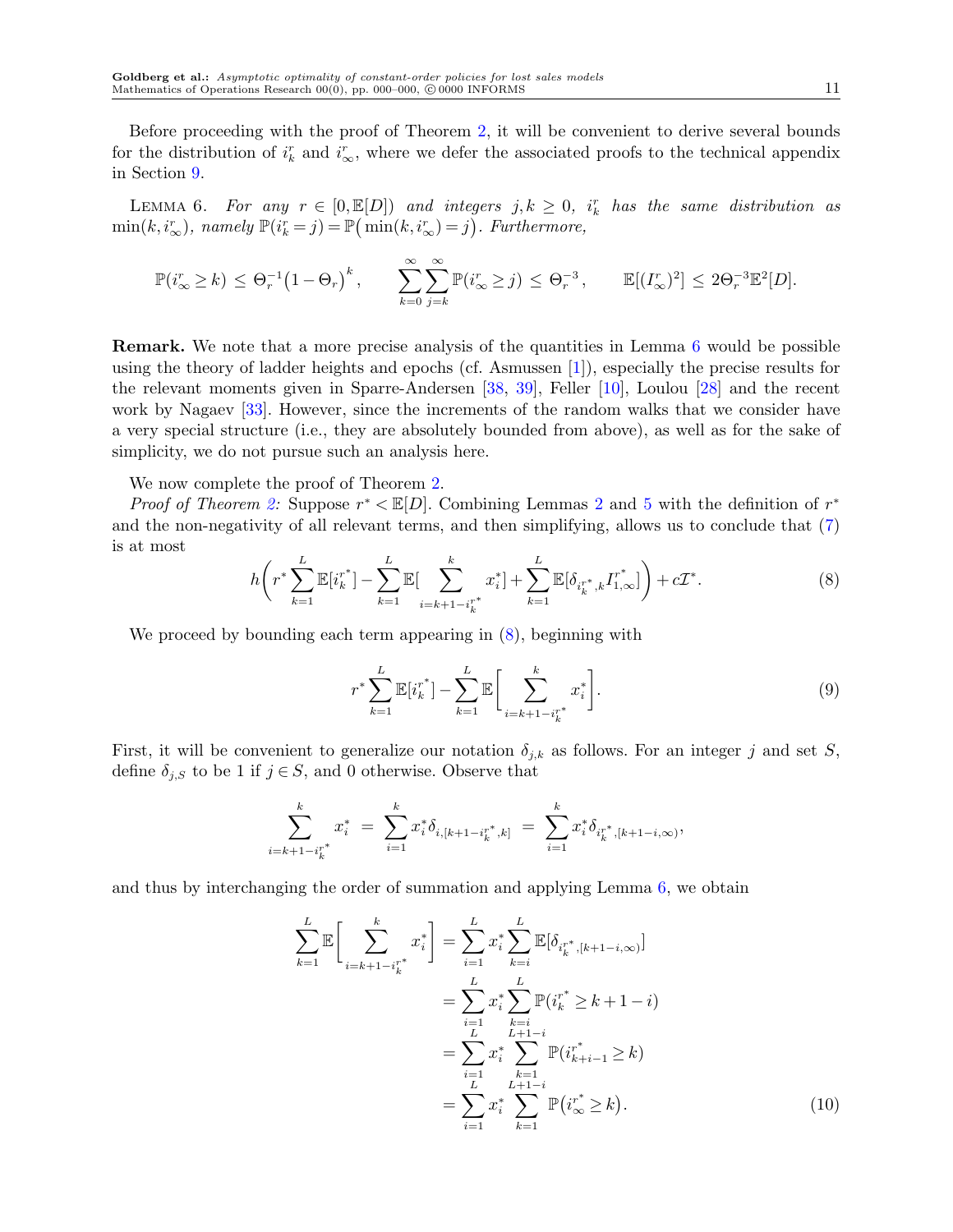Applying the definition of  $r^*$  together with Lemma [3](#page-7-2) and the fact that  $\mathbb{E}[i_k^{r^*}] \leq \mathbb{E}[i_{\infty}^{r^*}]$  by Lemma [6,](#page-10-0) yields that  $(9)$  $(9)$  $(9)$  is at most

<span id="page-11-2"></span>
$$
r^* \sum_{k=1}^{L} \mathbb{E}[i_{\infty}^{r^*}] - \sum_{i=1}^{L} x_i^* \sum_{k=1}^{L+1-i} \mathbb{P}(i_{\infty}^{r^*} \ge k) = \sum_{i=1}^{L} x_i^* \sum_{k=1}^{\infty} \mathbb{P}(i_{\infty}^{r^*} \ge k) - \sum_{i=1}^{L} x_i^* \sum_{k=1}^{L+1-i} \mathbb{P}(i_{\infty}^{r^*} \ge k)
$$
  

$$
= \sum_{i=1}^{L} x_i^* \sum_{k=L+2-i}^{\infty} \mathbb{P}(i_{\infty}^{r^*} \ge k)
$$
  

$$
\le Q \sum_{i=1}^{L} \sum_{k=L+2-i}^{\infty} \mathbb{P}(i_{\infty}^{r^*} \ge k)
$$
  

$$
\le Q \sum_{i=0}^{\infty} \sum_{k=i}^{\infty} \mathbb{P}(i_{\infty}^{r^*} \ge k),
$$

where the final inequality follows from a straightforward reindexing. Upon combining this with Lemma  $6$ , we conclude that  $(9)$  is at most

$$
Q\Theta_{r^*}^{-3}.\tag{11}
$$

Next we turn to bound

<span id="page-11-4"></span>
$$
\sum_{k=1}^{L} \mathbb{E}[\delta_{i_k^{r^*},k} I_{1,\infty}^{r^*}].
$$
\n(12)

Applying the Cauchy-Schwartz inequality and Lemma [6,](#page-10-0) yields

<span id="page-11-3"></span>
$$
\sum_{k=1}^{L} \mathbb{E}[\delta_{i_k^{r^*},k} I_{1,\infty}^{r^*}] \leq \sum_{k=1}^{L} \mathbb{E}^{\frac{1}{2}}[\delta_{i_k^{r^*},k}] \mathbb{E}^{\frac{1}{2}}[(I_{\infty}^{r^*})^2]
$$
  
\n
$$
= \sum_{k=1}^{L} \mathbb{P}^{\frac{1}{2}}(i_{\infty}^{r^*} \geq k) \mathbb{E}^{\frac{1}{2}}[(I_{\infty}^{r^*})^2]
$$
  
\n
$$
\leq \sum_{k=1}^{\infty} (\Theta_{r^*}^{-1} (1 - \Theta_{r^*})^k)^{\frac{1}{2}} (2\Theta_{r^*}^{-3} \mathbb{E}^2[D])^{\frac{1}{2}}
$$
  
\n
$$
= 2^{\frac{1}{2}} \mathbb{E}[D]\Theta_{r^*}^{-2} \frac{(1 - \Theta_{r^*})^{\frac{1}{2}}}{1 - (1 - \Theta_{r^*})^{\frac{1}{2}}} \leq 2^{\frac{3}{2}} \mathbb{E}[D]\Theta_{r^*}^{-3}, \qquad (13)
$$

where the final inequality follows from multiplying and dividing by  $1 + (1 - \Theta_{r^*})^{\frac{1}{2}}$  and from noting that  $(1 - \Theta_{r^*})^{\frac{1}{2}} (1 + (1 - \Theta_{r^*})^{\frac{1}{2}}) \leq 2$ .

Finally, using both [\(11](#page-11-2)) to bound ([9\)](#page-10-2) and [\(13](#page-11-3)) to bound ([12\)](#page-11-4) in ([8](#page-10-1)), completes the proof.  $\square$ 

<span id="page-11-0"></span>**7. Proof of main result.** We now complete the proof of our main result, namely Theorem [1,](#page-5-0) by combining Theorem [2](#page-9-2) with several additional bounds. In light of Theorem [2,](#page-9-2) the primary difficulty which remains is proving that  $r^*$  is bounded away from  $\mathbb{E}[D]$  as  $L \to \infty$ . Recall that  $z = \arg \min_{v \geq 0} \left( h \mathbb{E} \left[ I^v_{\infty} \right] \right)$  $\left[\infty\right]$  *− cv*). The final step will be to show that  $\pi_{r^*}$  is itself dominated by the policy  $\pi_z$ , which we will prove to be the "best-possible" constant-order policy. Combining these results with a few straightforward asymptotic arguments will complete the proof.

<span id="page-11-1"></span>**7.1. Bounding**  $r^*$  away from  $\mathbb{E}[D]$ . Let us begin by proving that  $r^*$  is bounded away from  $\mathbb{E}[D]$  as  $L \to \infty$ . In particular, we will prove the following result, recalling that  $m = \left[26(3\zeta +$  $c(h\sigma)^{-1} \mathbb{E}[D] + 1)$ <sup>2</sup><sup>[</sup>].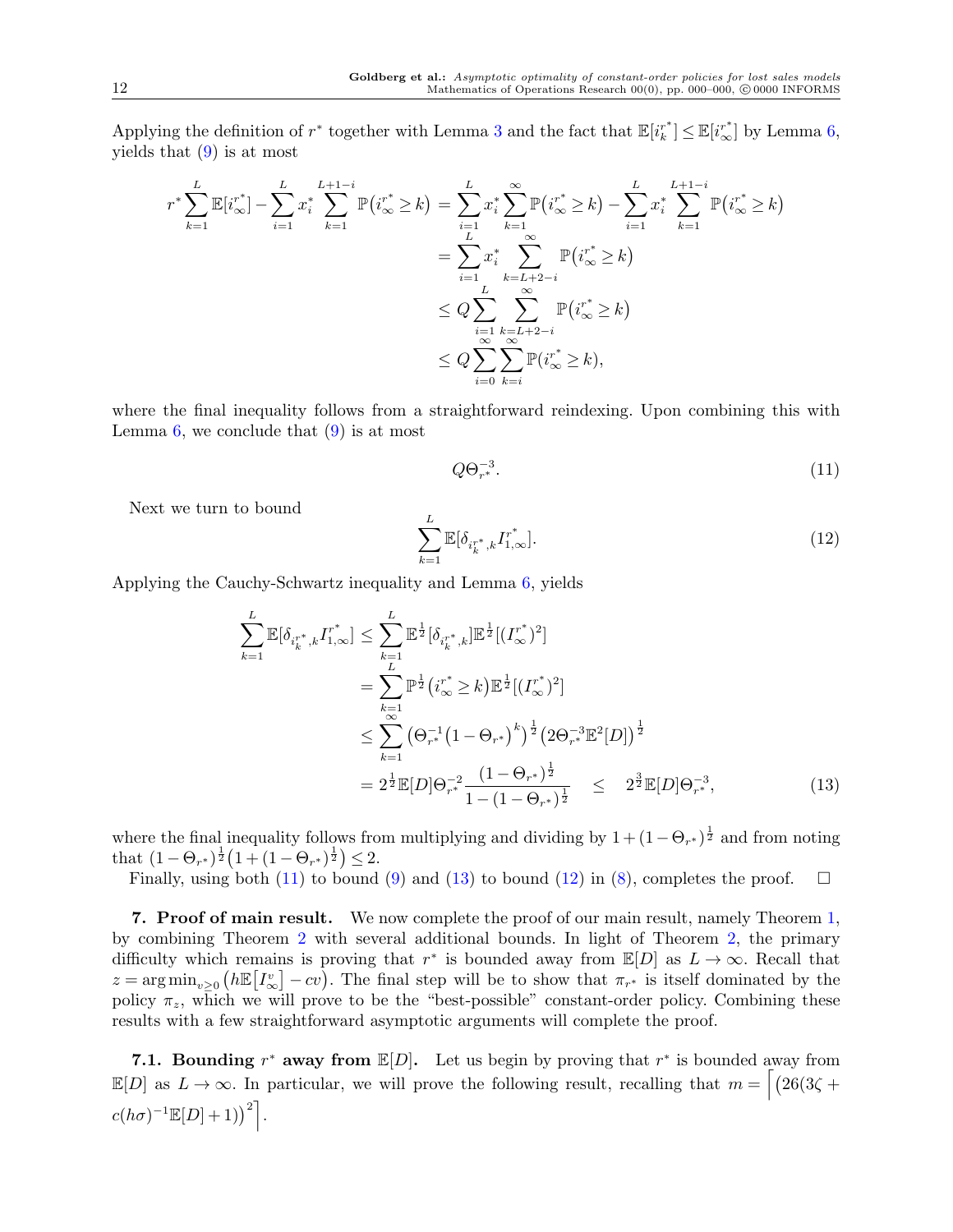LEMMA 7. *For all*  $L \geq 8(\sigma^{-1}Q + 1)m^{\frac{3}{2}}$ , we have that  $\mathbb{E}[D] - r^* \geq \frac{1}{2}$  $rac{1}{2}\sigma m^{-\frac{1}{2}}$ .

Although at first glance one might think such a result to be straightforward, the fact that in principle the components of  $x^*$  could vary considerably over the *L* periods creates difficulties here. Indeed, we will actually argue indirectly as follows. Roughly speaking, we argue that for any time *t*, if in the *m* periods leading up to and including *t* (i.e., periods *t−m*+ 1*,..., t*) the corresponding pipeline vector components (i.e.,  $x_{t-m+1}^*$ ,...,  $x_t^*$ ) were much larger (on average) than  $\mathbb{E}[D]$  (i.e.,  $\sum_{k=t-m+1}^{t} x_{k}^{*}$  –  $m\mathbb{E}[D]$  is too large), then the expected value of the inventory at the end of period  $t, I_{t+1}^*$ , will be very large.

More precisely, defining  $\gamma_t \triangleq \sum_{k=t-m+1}^t x_k^*$ , we note that  $\mathbb{E}[I_{t+1}^*] \geq \mathbb{E}[\max(0, \gamma_t - \sum_{k=t-m+1}^t D_k)].$ We then apply a type of central limit theorem scaling, combined with certain explicit bounds on the rate of convergence in the central limit theorem (i.e., Stein's method), to argue that if  $\gamma_t - mE[D]$ is large, then  $\mathbb{E}[I_{t+1}^*]$  is large. It will follow that  $\gamma_t - m \mathbb{E}[D]$  cannot be large for too many values of *t*. A key insight here is that because of the maximum within the expectation, we get a strong lower bound even when  $\gamma_t - mE[D] = 0$ , which in turn allows us to show that  $\gamma_t - mE[D]$  should typically be significantly less than zero. We then argue that  $\sum_{t=m}^{L} \gamma_t$  is sufficiently close to  $m \sum_{k=1}^{L} x_k^*$ , and combine the above observations to conclude that  $\mathbb{E}[D] - r^*$  must be bounded away from zero.

*Proof of Lemma [7:](#page-11-1)* It follows from ([2](#page-6-3)) and non-negativity that, for all  $t \in [m, L]$ , w.p.1

$$
I_t^* + x_t^* - D_t \ge \gamma_t - \sum_{k=t-m+1}^t D_k.
$$

Thus, for all  $t \in [m, L]$ ,  $\mathbb{E}[\max(0, I_t^* + x_t^* - D_t)]$  is at least

 $\mathsf{I}$  $\overline{\phantom{a}}$  $\bigg\}$ 

<span id="page-12-0"></span>
$$
\mathbb{E}\bigg[\max\left(0,\gamma_t-\sum_{k=t-m+1}^t D_k\right)\bigg]
$$
\n
$$
= \sigma m^{\frac{1}{2}} \mathbb{E}\bigg[\max\left(0,\frac{\sum_{k=t-m+1}^t (\mathbb{E}[D]-D_k)}{\sigma m^{\frac{1}{2}}}+\frac{\gamma_t-m\mathbb{E}[D]}{\sigma m^{\frac{1}{2}}}\right)\bigg].
$$
\n(14)

Let N denote a standard normal r.v. We now show that  $(14)$  $(14)$  is well-approximated by

$$
\sigma m^{\frac{1}{2}}\mathbb{E}\left[\max\left(0, N + \frac{\gamma_t - m \mathbb{E}[D]}{\sigma m^{\frac{1}{2}}}\right)\right],
$$

using known results on the rate of convergence in the central limit theorem. Such results are typically derived via Stein's method, and we refer the interested reader to Chen and Shao [[5\]](#page-18-17) for details. Specifically, the following explicit bound on the rate of convergence in the central limit theorem is generally well known.

<span id="page-12-1"></span>THEOREM 3 **(Chen and Shao [\[5\]](#page-18-17)**). Suppose that  $F : \mathcal{R} \to \mathcal{R}$  is any Lipschitz-continuous *function with Lipschitz constant at most unity, i.e., for all*  $x, y \in \mathcal{R}$ ,  $|F(x) - F(y)| \leq |x - y|$ *. Sup*pose that  $\{X_i; i \geq 1\}$  is any sequence of i.i.d. r.v.s s.t.  $\mathbb{E}[X_1] = 0$ ,  $\mathbb{E}[X_1^2] = 1$ , and  $\mathbb{E}[|X_1|^3] < \infty$ . *Then, for all*  $n \geq 1$ *,*  $\begin{array}{c} \end{array}$ 

$$
\mathbb{E}\Big[F(n^{-\frac{1}{2}}\sum_{i=1}^n X_i)\Big] - \mathbb{E}[F(N)]\Big| \leq 3n^{-\frac{1}{2}}\mathbb{E}[|X_1|^3].
$$

Letting  $F_t(x) \triangleq \max\left(0, x + \frac{\gamma_t - m\mathbb{E}[D]}{1}\right)$  $\frac{1}{\sigma m}$ <sup>2</sup> ), it follows from Theorem [3](#page-12-1) and [\(14](#page-12-0)) that, for all  $t \in [m, L]$ ,

$$
\mathbb{E}[\max(0, I_t^* + x_t^* - D_t)] \ge \sigma m^{\frac{1}{2}} \left( \mathbb{E}\left[\max\left(0, N + \frac{\gamma_t - m \mathbb{E}[D]}{\sigma m^{\frac{1}{2}}}\right)\right] - 3m^{-\frac{1}{2}} \zeta\right),
$$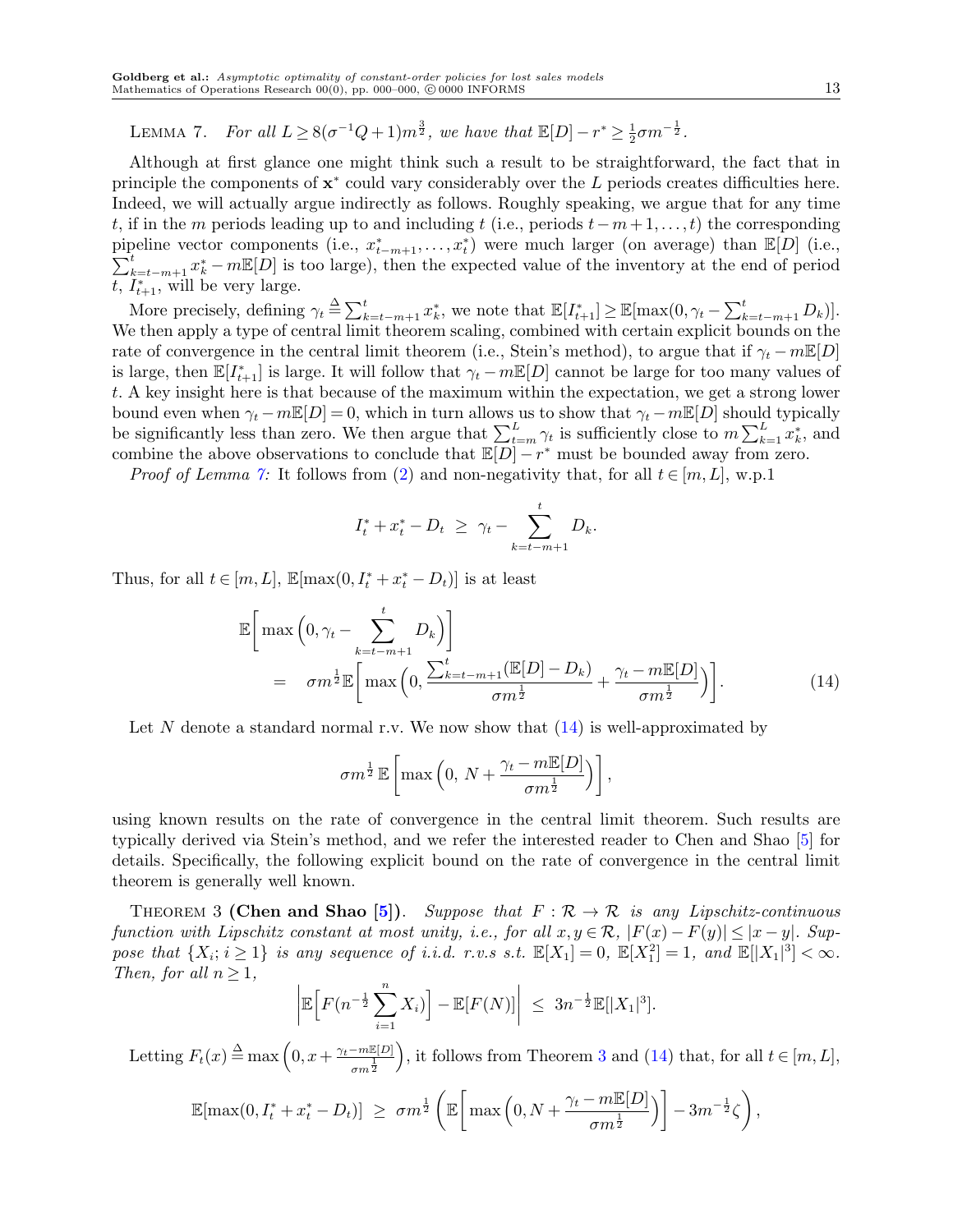and thus

<span id="page-13-0"></span>
$$
\sum_{t=1}^{L} \mathbb{E}[C_t^*] \ge h\sigma m^{\frac{1}{2}} \sum_{t=m}^{L} \mathbb{E}\left[\max\left(0, N + \frac{\gamma_t - m \mathbb{E}[D]}{\sigma m^{\frac{1}{2}}}\right)\right] - 3h\sigma\zeta L.
$$
 (15)

Note that  $\psi(y) \stackrel{\Delta}{=} \mathbb{E}[\max(0, N+y)]$  is a convex function of *y*. It then follows from Jensen's inequality that

$$
\sum_{t=m}^{L} (L-m+1)^{-1} \mathbb{E}\bigg[\max\left(0, N+\frac{\gamma_t-m \mathbb{E}[D]}{\sigma m^{\frac{1}{2}}}\right)\bigg]
$$

is at least

<span id="page-13-1"></span>
$$
\mathbb{E}\left[\max\left(0, N + (L - m + 1)^{-1} \sum_{t=m}^{L} \frac{\gamma_t - m \mathbb{E}[D]}{\sigma m^{\frac{1}{2}}}\right)\right].
$$
\n(16)

Since  $(0,0)$  is a feasible solution to Problem  $(4)$ , with value  $cL\mathbb{E}[D]$ , the optimality of  $(\mathbf{x}^*, \mathcal{I}^*)$ implies

<span id="page-13-2"></span>
$$
\sum_{t=1}^{L} \mathbb{E}[C_t^*] \leq Lc \mathbb{E}[D]. \tag{17}
$$

Combining  $(15)$  $(15)$ ,  $(16)$  $(16)$ , and  $(17)$  $(17)$  yields

<span id="page-13-4"></span>
$$
\mathbb{E}\bigg[\max\left(0, N + (L - m + 1)^{-1} \sum_{t=m}^{L} \frac{\gamma_t - m \mathbb{E}[D]}{\sigma m^{\frac{1}{2}}}\right)\bigg] \le \frac{L}{L - m + 1} \big(3\zeta + c(h\sigma)^{-1} \mathbb{E}[D]\big) m^{-\frac{1}{2}}.\tag{18}
$$

We now relate  $\sum_{t=m}^{L} \gamma_t$  to  $\sum_{t=1}^{L} x_t^*$  by proving that

<span id="page-13-3"></span>
$$
\sum_{t=m}^{L} \gamma_t = \sum_{t=m}^{L} \sum_{k=t-m+1}^{t} x_k^* \ge m \sum_{k=1}^{L} x_k^* - 2m^2 Q. \tag{19}
$$

Indeed, it follows from a straightforward counting argument that for all  $t \in [m, L - m]$ ,  $x_t^*$  appears exactly *m* times in the double sum  $\sum_{t=m}^{L} \sum_{k=t-m+1}^{t} x_k^*$ , and thus

$$
\sum_{t=m}^{L} \gamma_t \geq m \sum_{t=m}^{L-m} x_t^*.
$$

Moreover, since  $x_t^* \leq Q$  for all *t*, we conclude that

$$
m\sum_{t=m}^{L-m}x_t^* \ge m\sum_{k=1}^L x_k^* - 2m^2Q.
$$

In combination, these results yield ([19\)](#page-13-3).

Next, upon combining ([18\)](#page-13-4) and [\(19](#page-13-3)) with the monotonicity of  $\psi$ , and simplifying all relevant expressions, we obtain

$$
\mathbb{E}\left[\max\left(0, N + \frac{m^{\frac{1}{2}}}{\sigma}\left(\frac{L}{L-m+1}r^* - \mathbb{E}[D] - \frac{2mQ}{L-m+1}\right)\right)\right] \le \frac{L}{L-m+1} \left(3\zeta + c(h\sigma)^{-1}\mathbb{E}[D]\right)m^{-\frac{1}{2}}.\tag{20}
$$

Noting that  $L \geq 2m$  implies  $\frac{L}{L-m+1} \leq 2$  and  $L \geq 8\sigma^{-1}m^{\frac{3}{2}}Q$  implies  $\frac{2mQ}{L} \leq \frac{1}{4}$  $\frac{1}{4}\sigma m^{-\frac{1}{2}}$ , we devise from the monotonicity of  $\psi$  that, for all  $L \ge \max(2m, 8\sigma^{-1}m^{\frac{3}{2}}Q)$ ,

<span id="page-13-5"></span>
$$
\mathbb{E}\left[\max\left(0, N + \frac{m^{\frac{1}{2}}}{\sigma}\left(r^* - \mathbb{E}[D] - \frac{1}{2}\sigma m^{-\frac{1}{2}}\right)\right)\right] \le 2\left(3\zeta + c(h\sigma)^{-1}\mathbb{E}[D]\right)m^{-\frac{1}{2}}.\tag{21}
$$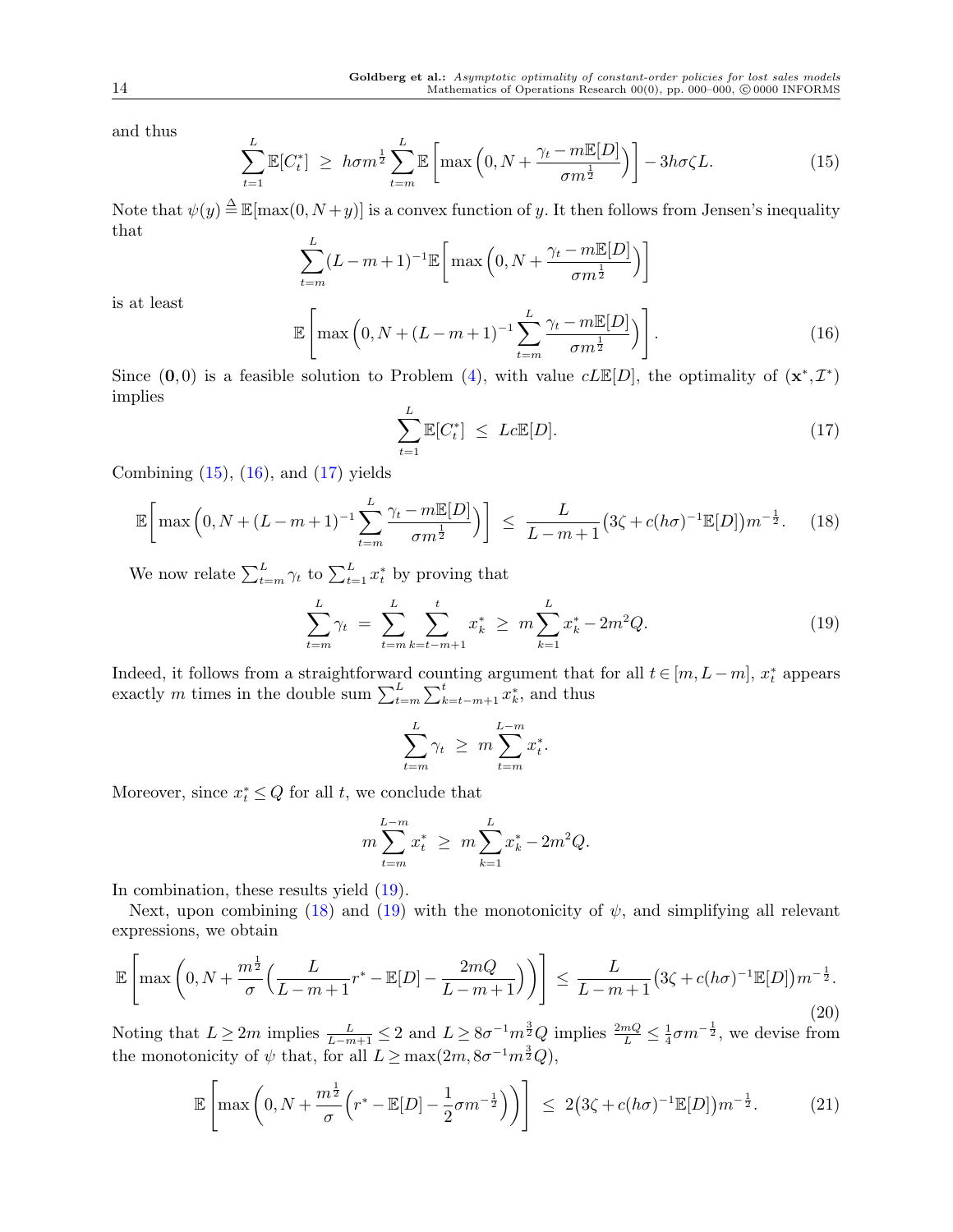It is easily verified that  $(\mathbb{E}[\max(0, N-1)])^{-1}$  ≤ 13, and thus from definitions and basic algebra

$$
m \geq \left(2\big(3\zeta + c(h\sigma)^{-1}\mathbb{E}[D]\big)\big(\mathbb{E}[\max(0, N-1)]\big)^{-1}\right)^2.
$$

We conclude that the right-hand-side of  $(21)$  $(21)$  is at most  $\mathbb{E}[\max(0, N-1)]$ , in which case the monotonicity of *ψ* implies

<span id="page-14-0"></span>
$$
\frac{m^{\frac{1}{2}}}{\sigma}\left(r^* - \mathbb{E}[D] - \frac{1}{2}\sigma m^{-\frac{1}{2}}\right) \leq -1,
$$

namely  $\mathbb{E}[D] - r^* \geq \frac{1}{2}$  $\frac{1}{2}\sigma m^{-\frac{1}{2}}$ . Combining the above with some straightforward algebra completes the proof.

We end this subsection by combining Theorem [2](#page-9-2) and Lemma [7](#page-11-1) to bound the difference between the constant-order policy and an optimal policy.

COROLLARY 2. *For all*  $L \geq 8(\sigma^{-1}Q + 1)m^{\frac{3}{2}}$  and any  $\tau \in [L+1, T+1]$ , [\(7\)](#page-9-4) is at most

$$
2^{12}h(Q+2^{\frac{3}{2}}\mathbb{E}[D])(\mathbb{E}^2[D]+\mathbb{E}[D^2])^3\sigma^{-6}m^3+c((2ch^{-1}L)^{\frac{1}{2}}]+2)\mathbb{E}[D].
$$

*Proof:* It follows from Lemma [7](#page-11-1) that

$$
h(Q+2^{\frac{3}{2}}\mathbb{E}[D])\Theta_{r^*}^{-3} \leq 2^{12}h(Q+2^{\frac{3}{2}}\mathbb{E}[D])(\mathbb{E}^2[D]+\mathbb{E}[D^2])^3\sigma^{-6}m^3.
$$

Thus, by Theorem [2,](#page-9-2) to complete the proof it suffices to demonstrate that  $\mathcal{I}^* \leq (\lceil (2ch^{-1}L)^{\frac{1}{2}} \rceil +$  $2[\mathbb{E}[D]$ . Indeed, suppose for contradiction that  $\mathcal{I}^*$  >  $(\lceil (2ch^{-1}L)^{\frac{1}{2}} \rceil + 2[\mathbb{E}[D]$ . For all  $k \in$  $[1, \lceil (2ch^{-1}L)^{\frac{1}{2}} \rceil + 2]$ , we have

$$
\mathbb{E}[I_{1+k}^*] \ge \mathcal{I}^* - k \mathbb{E}[D] > \mathbb{E}[D] \left( \lceil (2ch^{-1}L)^{\frac{1}{2}} \rceil + 2 - k \right).
$$

The resulting holding costs ensure that  $\sum_{t=1}^{L} \mathbb{E}[C_t^*]$  is strictly greater than

$$
h\mathbb{E}[D]\sum_{k=1}^{\lceil (2ch^{-1}L)^{\frac{1}{2}}\rceil}k\geq c\mathbb{E}[D]L.
$$

Combining this with [\(17](#page-13-2)) completes the proof.  $\square$ 

**7.2. Proof of Theorem [1.](#page-5-0)** With Corollary [2](#page-14-0) in hand, we now proceed with the proof of our main result, i.e., Theorem [1](#page-5-0).

*Proof of Theorem [1](#page-5-0):* Suppose  $T \ge L$ ,  $\epsilon \in (0,1)$ , and  $L \ge 8(\sigma^{-1}Q + 1)m^{\frac{3}{2}}$ . It then follows from Lemma [7](#page-11-1) that  $r^* < \mathbb{E}[D]$ . Note that

<span id="page-14-1"></span>
$$
\frac{\sum_{t=L+1}^{T+L} \mathbb{E}[C_t^{\pi_{r^*}}]}{\sum_{t=L+1}^{T+L} \mathbb{E}[C_t^{\overline{\pi}}]}
$$
\n(22)

equals

$$
\frac{\sum_{k=1}^{\lfloor \frac{T}{L} \rfloor} \sum_{t=k}^{(k+1)L} \mathbb{E}[C_t^{\pi_r*}] + \sum_{t=(\lfloor \frac{T}{L} \rfloor+1)L+1}^{T+L} \mathbb{E}[C_t^{\pi_r*}]}{\sum_{k=1}^{\lfloor \frac{T}{L} \rfloor} \sum_{t=k}^{(k+1)L} \mathbb{E}[C_t^{\overline{\pi}}] + \sum_{t=(\lfloor \frac{T}{L} \rfloor+1)L+1}^{T+L} \mathbb{E}[C_t^{\overline{\pi}}]}.
$$

As the policy  $\pi_{r^*}$  is stationary and yields a stationary sequence of inventory and ordering levels, it follows that  $\mathbb{E}[C_t^{\pi_{r^*}}] = \mathbb{E}[C_{L+1}^{\pi_{r^*}}]$  for all  $t \geq L+1$ . Further note that  $\mathbb{E}[C_t^{\overline{\pi}}] \geq g$  for all  $t \geq L+1$ ,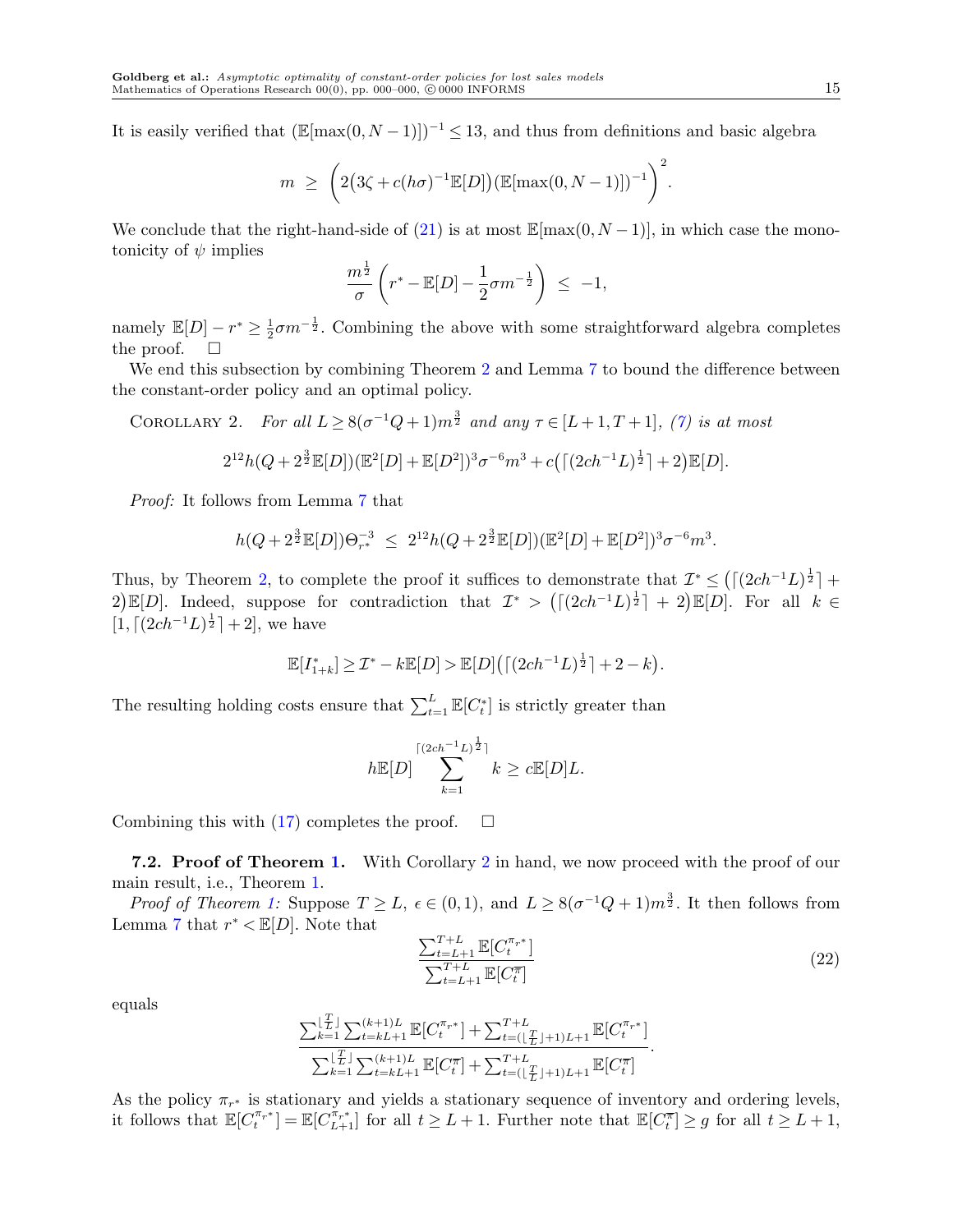and thus  $\sum_{t=k}^{(k+1)L} \mathbb{E}[C_t^{\overline{\pi}}] \geq Lg$  for all  $k \in [1, \lfloor \frac{T}{L} \rfloor]$  $\frac{T}{L}$ ]. Combining the above with Corollary [2](#page-14-0), and the non-negativity of all relevant terms, we conclude that  $(22)$  $(22)$  is at most

$$
\frac{\lceil \frac{T}{L} \rceil}{\lfloor \frac{T}{L} \rfloor} \left( 1 + \left( 2^{12} h (Q + 2^{\frac{3}{2}} \mathbb{E}[D])(\mathbb{E}^2[D] + \mathbb{E}[D^2])^3 \sigma^{-6} m^3 + c \left( \lceil (2ch^{-1}L)^{\frac{1}{2}} \rceil + 2 \right) \mathbb{E}[D] \right) (gL)^{-1} \right). \tag{23}
$$

Next, we note that  $L \geq y_1(\epsilon)$  implies

$$
2^{12}h(Q+2^{\frac{3}{2}}\mathbb{E}[D])(\mathbb{E}^{2}[D]+\mathbb{E}[D^{2}])^{3}\sigma^{-6}m^{3}(gL)^{-1} \leq \frac{\epsilon}{4},
$$
  
\n
$$
L \geq y_{2}(\epsilon) \qquad \text{implies} \qquad c\left(\left[\left(2ch^{-1}L\right)^{\frac{1}{2}}\right]+2\right)\mathbb{E}[D](gL)^{-1} \leq \frac{\epsilon}{12},
$$

and

$$
T \ge \left(1 + \frac{3}{\epsilon}\right)L \qquad \text{implies} \qquad \frac{\left\lceil \frac{T}{L} \right\rceil}{\left\lfloor \frac{T}{L} \right\rfloor} \le 1 + \frac{\epsilon}{3}.
$$

Combining the above with the facts that, for all  $\epsilon \in (0,1)$ ,  $(1+\frac{\epsilon}{3})^2 \leq 1+\epsilon$  and  $y_1(\epsilon) \geq 8(\sigma^{-1}Q+1)m^{\frac{3}{2}}$ then completes the proof that the stated performance guarantees are attained by the policy  $\pi_{r^*}$ , for any *L, T* satisfying the conditions of Theorem [1](#page-5-0).

The final step is to prove that the same guarantees extend to  $\pi_z$ . Indeed, it follows from stationarity that, for any  $r \in [0, \mathbb{E}[D])$  and  $t \geq L+1$ ,

<span id="page-15-1"></span>
$$
\mathbb{E}[C_t^{\pi_r}] = h\mathbb{E}[(I_{\infty}^r + r - D)^+] + c\mathbb{E}[(I_{\infty}^r + r - D)^-].
$$
\n(24)

However, since  $I^r_{\infty}$  is distributed as  $(I^r_{\infty} + r - D)^+$ , we conclude

$$
\mathbb{E}[(I_{\infty}^r + r - D)^+] = \mathbb{E}[I_{\infty}^r].
$$

Furthermore, since

$$
\mathbb{E}[(I^r_{\infty}+r-D)^+] - \mathbb{E}[(I^r_{\infty}+r-D)^-] = \mathbb{E}[I^r_{\infty}]+r-\mathbb{E}[D],
$$

it follows that

$$
\mathbb{E}[(I^r_{\infty}+r-D)^-] = \mathbb{E}[D]-r.
$$

In combination with [\(24](#page-15-1)), we have that for any  $r \in [0, \mathbb{E}[D])$  and  $t \geq L+1$ 

<span id="page-15-2"></span>
$$
\mathbb{E}[C_t^{\pi_r}] = h\mathbb{E}[I_{\infty}^r] + c(\mathbb{E}[D] - r).
$$
\n(25)

The desired result then follows from the fact that *z* is a minimizer of  $(25)$  $(25)$ , completing the proof. □

<span id="page-15-0"></span>**8. Conclusion.** In this paper, we considered the single-item, periodic-review, lost-sales model with positive lead times and i.i.d. demand, for which the optimal policy is poorly understood and computationally intractable. We proved that, as the lead time grows (with the demand distribution, lost-sales penalty, and holding cost remaining fixed), a simple, open-loop constant-order policy is in fact asymptotically optimal. We also established explicit bounds on how large the lead time should be to ensure that the best constant-order policy incurs an expected cost of at most  $1 + \epsilon$  times that incurred by the optimal policy. To the best of our knowledge, this is the first algorithm proven to be within  $1 + \epsilon$  of optimal for lost-sales models when the lead time is large, while maintaining a runtime that does not grow with the lead time. Our main proof technique involved a novel coupling for suprema of random walks, and may be useful in other settings.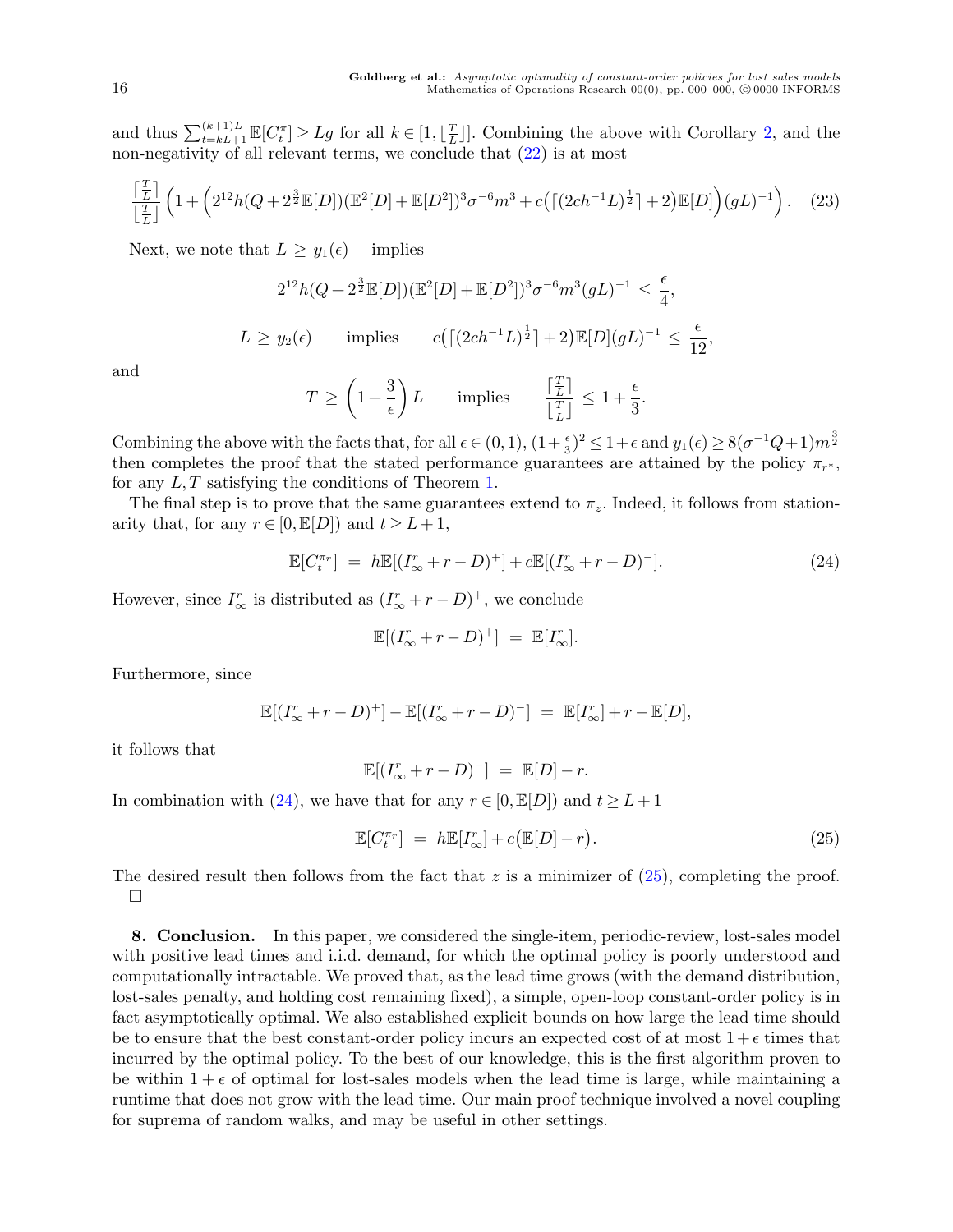This work leaves many interesting directions for future research. We suspect that our explicit bounds are not tight, and a more precise analysis of the constant-order policy would further help to explain the good performance of the algorithm for lead times as small as four, as reported by Zipkin [\[43](#page-19-4)]. Since lost sales models commonly arise in practice, an interesting challenge is to combine the core ideas of our analysis with known results from dynamic programming to derive and analyze practical "hybrid" algorithms, which use more elaborate forms of dynamic programming when the lead time is small and gradually transition to less computationally intensive algorithms (with the constant-order policy at the extreme) as the lead time grows. It would also be interesting to prove that a similar phenomenon occurs for other policies, as well as in other inventory models. In particular, it is an interesting open question whether other simple (but perhaps slightly more sophisticated) policies, such as the order-up-to policy considered by Huh et al. [[19\]](#page-18-8) and the costbalancing policy considered by Levi et al. [[26\]](#page-19-13), exhibit a similar asymptotic optimality as the lead time grows. On a related note, the fact that  $y(\epsilon)$  contains terms of the form  $ch^{-1}$  suggests that the constant-order policy may require larger lead times to approach near-optimality when the ratio of lost-sales-penalty to holding-cost is large. Since this is exactly the regime in which the order-up-to policy of Huh et al. [[19\]](#page-18-8) provably works well, it is an interesting open question to try and combine these (and perhaps other) algorithms to yield tighter performance guarantees over a larger range of parameters.

Philosophically, our main results and insights fall under the broad heading of "long-range independence / decay of correlations" phenomena, in which so much uncertainty is introduced into a model that even very sophisticated algorithms cannot perform significantly better than very simple algorithms. Such ideas have led to significant progress on fundamental models in other fields (cf. Gamarnik et al. [\[11](#page-18-18)], Sly [\[37](#page-19-22)], Gamarnik and Sudan [[12](#page-18-19)], Deshpande and Montanari [\[8\]](#page-18-20)), and may prove useful in other operations management problems.

#### <span id="page-16-0"></span>**9. Appendix.**

**9.1. Proof of Lemma [6.](#page-10-0)** In this appendix, we provide the proof of Lemma [6](#page-10-0).

*Proof of Lemma [6:](#page-10-0)* We first prove that  $i_k^r$  has the same distribution as  $\min(k, i_{\infty}^r)$ . Let  $\{D'_{i}; i \geq j\}$ 1} be an additional sequence of i.i.d. realizations from  $D$ , mutually independent from  $\{D_i; i \geq 1\}$ . Then, for any  $k \ge 1$ , we can construct  $I_{1,\infty}^r, W_k^r, \{D_i; i \ge 1\}, \{D_i^r; i \ge 1\}$  on the same probability space s.t.  $I_{1,\infty}^r = \max_{j\geq 0} (jr - \sum_{i=1}^j D'_i)$ . It is easy to see that we only need to show

$$
\mathbb{P}(i_k^r = j) = \mathbb{P}(i_{\infty}^r = j), \qquad j = 0, \dots, k - 1.
$$

By definition, we have  $\mathbb{P}[i_k^r = j] = \mathbb{P}[\mathcal{I}_1 \cap \mathcal{I}_2 \cap \mathcal{I}_3]$  where

$$
\mathcal{I}_1 = \left\{ \ell r - \sum_{i=1}^{\ell} D_i \leq j r - \sum_{i=1}^{j} D_i, \ \forall \ell \leq j \right\},
$$
\n
$$
\mathcal{I}_2 = \left\{ \ell r - \sum_{i=1}^{\ell} D_i < j r - \sum_{i=1}^{j} D_i, \ \ell = j+1, \dots, k-1 \right\},
$$
\n
$$
\mathcal{I}_3 = \left\{ j r - \sum_{i=1}^{j} D_i > k r - \sum_{i=1}^{k} D_i + I_{1,\infty}^r \right\}.
$$

Note that

$$
\mathcal{I}_3 = \left\{ jr - \sum_{i=1}^j D_i > kr - \sum_{i=1}^k D_i + \max_{\ell \ge 0} \left( \ell r - \sum_{i=1}^\ell D'_i \right) \right\}
$$
  
= 
$$
\left\{ jr - \sum_{i=1}^j D_i > \max_{\ell \ge 0} \left[ (k+\ell)r - \left( \sum_{i=1}^k D_i + \sum_{i=1}^\ell D'_i \right) \right] \right\}.
$$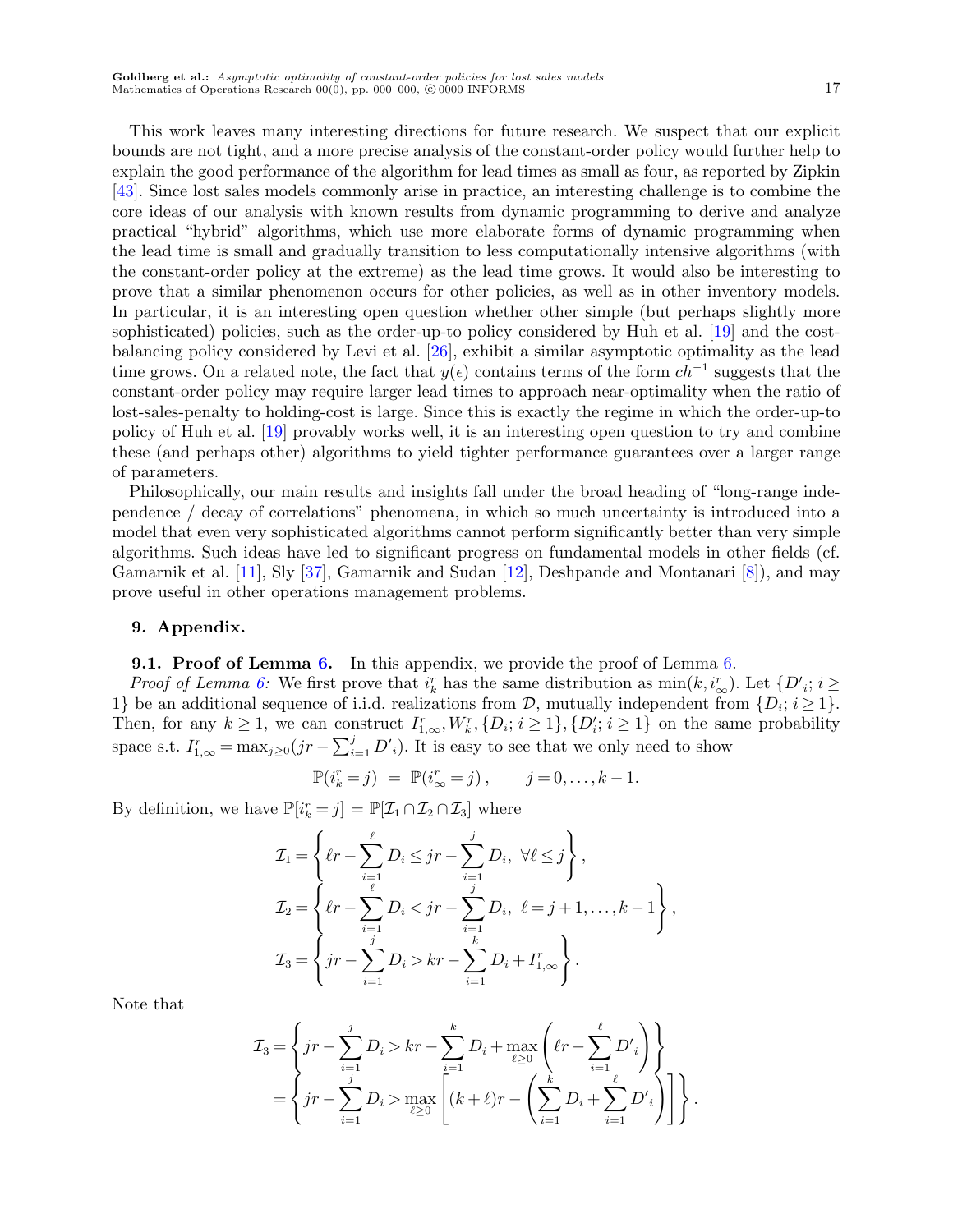It therefore follows, since  $\{D_i; i \geq 1\}$  and  $\{D'_i; i \geq 1\}$  are mutually independent i.i.d. sequences with common distribution *D*, that

$$
\mathbb{P}[i_k^r = j] = \mathbb{P}[\mathcal{I}_1 \cap \mathcal{I}_2 \cap \mathcal{I}'_3],
$$

where

$$
\mathcal{I'}_3 = \left\{ jr - \sum_{i=1}^j D_i > \max_{\ell \ge k} \left[ \ell r - \sum_{i=1}^{\ell} D_i \right] \right\}.
$$

Noting that this is the definition of  $\mathbb{P}(i_{\infty}^r = j)$  completes the first part of the proof.

Before proving the remainder of the lemma, it will be useful to establish that

<span id="page-17-0"></span>
$$
\mathbb{P}(i_{\infty}^r = k) \le (1 - \Theta_r)^k. \tag{26}
$$

By definition,

$$
\mathbb{P}(i_{\infty}^r = k) \leq \mathbb{P}\bigg(\sum_{i=1}^k (r - D_i) \geq 0\bigg).
$$

Applying a Chernoff bound, we find that for any  $\theta > 0$ 

$$
\mathbb{P}(i_{\infty}^r = k) \leq \mathbb{E}^k \big[ \exp \big( \theta(r - D) \big) \big]
$$

where

$$
\mathbb{E}\left[\exp\left(\theta(r-D)\right)\right] = \exp(\theta r)\mathbb{E}\left[\exp\left(-\theta D\right)\right] \n\leq \exp(\theta r)\mathbb{E}\left[\left(1+\theta D\right)^{-1}\right] \qquad \text{(since } \exp(v) \geq 1+v) \n\leq \mathbb{E}\left[\frac{1+\theta r+\theta^2 r^2}{1+\theta D}\right], \qquad \text{for all } \theta \in (0, r^{-1}],
$$

the final inequality following from a simple Taylor-series expansion. However, w.p.1, we have

$$
\frac{1+\theta r+\theta^2 r^2}{1+\theta D} = 1+\theta(r-D) + \frac{\theta^2}{1+\theta D}(r^2 - D(r-D))
$$
  

$$
\leq 1+\theta(r-D) + \theta^2(r^2 + D^2),
$$

and thus

$$
\mathbb{E}\big[\exp\big(\theta(r-D)\big)\big] \ \leq \ 1-\theta\big(\mathbb{E}[D]-r\big)+\theta^2\big(r^2+\mathbb{E}[D^2]\big).
$$

Observing that

$$
\frac{\mathbb{E}[D] - r}{2(r^2 + \mathbb{E}[D^2])} \le \frac{\mathbb{E}[D]}{2\mathbb{E}[D^2]} \le \frac{\mathbb{E}[D]}{2\mathbb{E}[D]} = \frac{1}{2\mathbb{E}[D]} < r^{-1},
$$

we may take

$$
\theta = \theta^* \triangleq \frac{\mathbb{E}[D] - r}{2(r^2 + \mathbb{E}[D^2])}
$$

to conclude

$$
\mathbb{E} \big[ \exp \big( \theta^*(r - D) \big) \big] \leq 1 - \frac{(\mathbb{E}[D] - r)^2}{4(r^2 + \mathbb{E}[D^2])} \\
\leq 1 - \frac{(\mathbb{E}[D] - r)^2}{4(\mathbb{E}^2[D] + \mathbb{E}[D^2])} = 1 - \Theta_r,
$$

where the final inequality follows from the fact that  $r^2 \leq \mathbb{E}^2[D]$ . Combining the above completes the proof of  $(26)$  $(26)$ .

With  $(26)$  $(26)$  in hand, the lemma follows directly from the basic manipulation of a few geometric series and the fact that  $I^r_\infty \leq r i^r_\infty \leq \mathbb{E}[D] i^r_\infty \text{ w.p.1, the details of which we omit. } \square$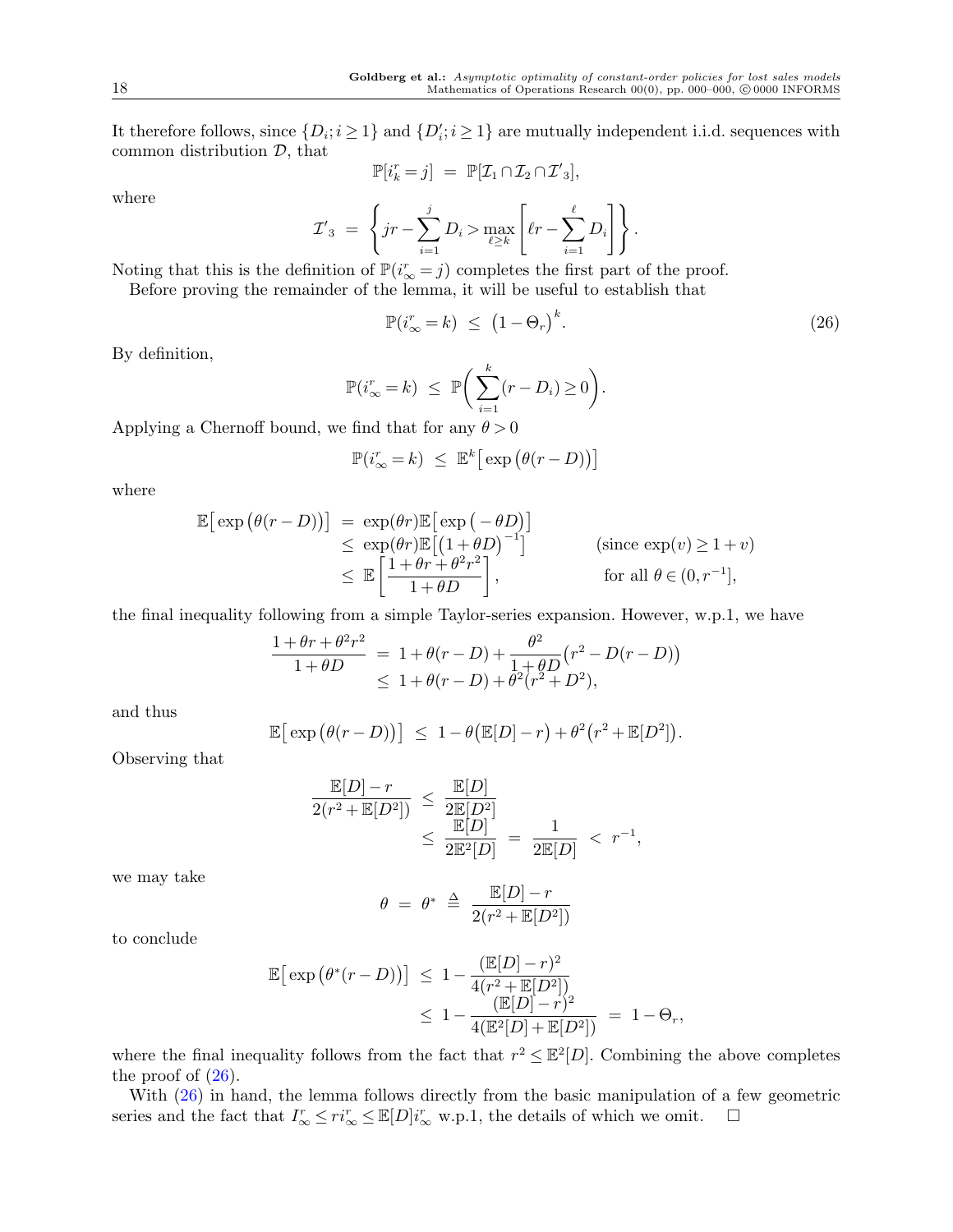**Acknowledgments.** The authors thank Maury Bramson, Jim Dai, Bruce Hajek, Retsef Levi, Marty Reiman, Alan Scheller-Wolf, and Paul Zipkin for several stimulating discussions. We also thank the anonymous referees and the editors for their constructive feedback on an earlier version of this work. The first author also thanks the IBM T.J. Watson Research Center, for providing a great research environment.

#### **References**

- <span id="page-18-12"></span>[1] Asmussen, S. 2003. *Applied Probability and Queues*. Second ed. Springer.
- <span id="page-18-1"></span>[2] Bellman, R., I. Glicksberg, O. Gross. 1955. On the optimal inventory equation. *Management Science* **2** 83–104.
- <span id="page-18-7"></span>[3] Bijvank, M., I. Vis. 2012. Lost-sales inventory systems with a service level criterion. *European Journal of Operational Research* **220**(3) 610–618.
- <span id="page-18-0"></span>[4] Bijvank, M., I.F.A. Vis. 2011. Lost-sales inventory theory: A review. *European Journal of Operations Research* **215** 1–13.
- <span id="page-18-17"></span>[5] Chen, L., Q. Shao. 2005. Stein's method for normal approximation. *An introduction to Stein's method* **4** 1–59.
- <span id="page-18-10"></span>[6] Chen, W., M. Dawande, G. Janakiraman. 2014. Fixed-dimensional stochastic dynamic programs: An approximation scheme and an inventory application. *Operations Research* **62**(1) 81–103.
- <span id="page-18-11"></span>[7] Chen, W., M. Dawande, G. Janakiraman. 2014. Integrality in stochastic inventory models. *Production and Operations Management* .
- <span id="page-18-20"></span>[8] Deshpande, Y., A. Montanari. 2015. Finding hidden cliques of size  $\sqrt{\frac{n}{e}}$  in nearly linear time. *Foundations of Computational Mathematics* 1–60.
- <span id="page-18-5"></span>[9] Downs, B., R. Metters, J. Semple. 2001. Managing inventory with multiple products, lags in delivery, resource constraints and lost sales: A mathematical programming approach. *Management Science* **47**(3) 464–479.
- <span id="page-18-16"></span>[10] Feller, W. 1971. *An Introduction to Probability Theory and Its Applications*, vol. II. Second ed. John Wiley and Sons.
- <span id="page-18-18"></span>[11] Gamarnik, D., D.A. Goldberg, T.Weber. 2013. Correlation decay in random decision networks. *Mathematics of Operations Research* **39**(2) 229–261.
- <span id="page-18-19"></span>[12] Gamarnik, D., M. Sudan. 2014. Limits of local algorithms over sparse random graphs. *Proceedings of the 5th conference on Innovations in theoretical computer science*. ACM, 369–376.
- <span id="page-18-4"></span>[13] Gaver, D.P. 1959. On base-stock level inventory control. *Operations Research* **7** 689–703.
- <span id="page-18-13"></span>[14] Goldberg, D., D. Katz-Rogozhnikov, Y. Lu, M. Sharma, M. Squillante. 2012. Asymptotic optimality of constant-order policies for lost sales inventory models with large lead times. *arXiv preprint arXiv:1211.4063v1* .
- <span id="page-18-14"></span>[15] Hajek, B. 1983. The proof of a folk theorem on queuing delay with applications to routing in networks. *Journal of the ACM (JACM)* **30**(4) 834–851.
- <span id="page-18-9"></span>[16] Halman, N., D. Klabjan, M. Mostagir, J. Orlin, D. Simchi-Levi. 2009. A fully polynomial time approximation scheme for single-item inventory control with discrete demand. *Mathematics of Operations Research* **34** 674–685.
- <span id="page-18-3"></span>[17] Halman, N., J.B. Orlin, D. Simchi-Levi. 2012. Approximating the nonlinear newsvendor and single-item stochastic lot-sizing problems when data is given by an oracle. *Operations Research* **60**(2) 429–446.
- <span id="page-18-2"></span>[18] Huh, T., G. Janakiraman. 2010. On the optimal policy structure in serial inventory systems with lost sales. *Operations Research* **58**(2) 486–491.
- <span id="page-18-8"></span>[19] Huh, T., G. Janakiraman, J. Muckstadt, P. Rusmevichientong. 2009. Asymptotic optimality of orderup-to policies in lost sales inventory systems. *Management Science* **55**(3) 404–420.
- <span id="page-18-15"></span>[20] Humblet, P. 1982. Determinism minimizes waiting time in queues. *MIT Technical report* .
- <span id="page-18-6"></span>[21] Janakiraman, G., R. Roundy. 2004. Lost-sales problems with stochastic lead times: Convexity results for base-stock policies. *Operations Research* **52**(5) 795–803.